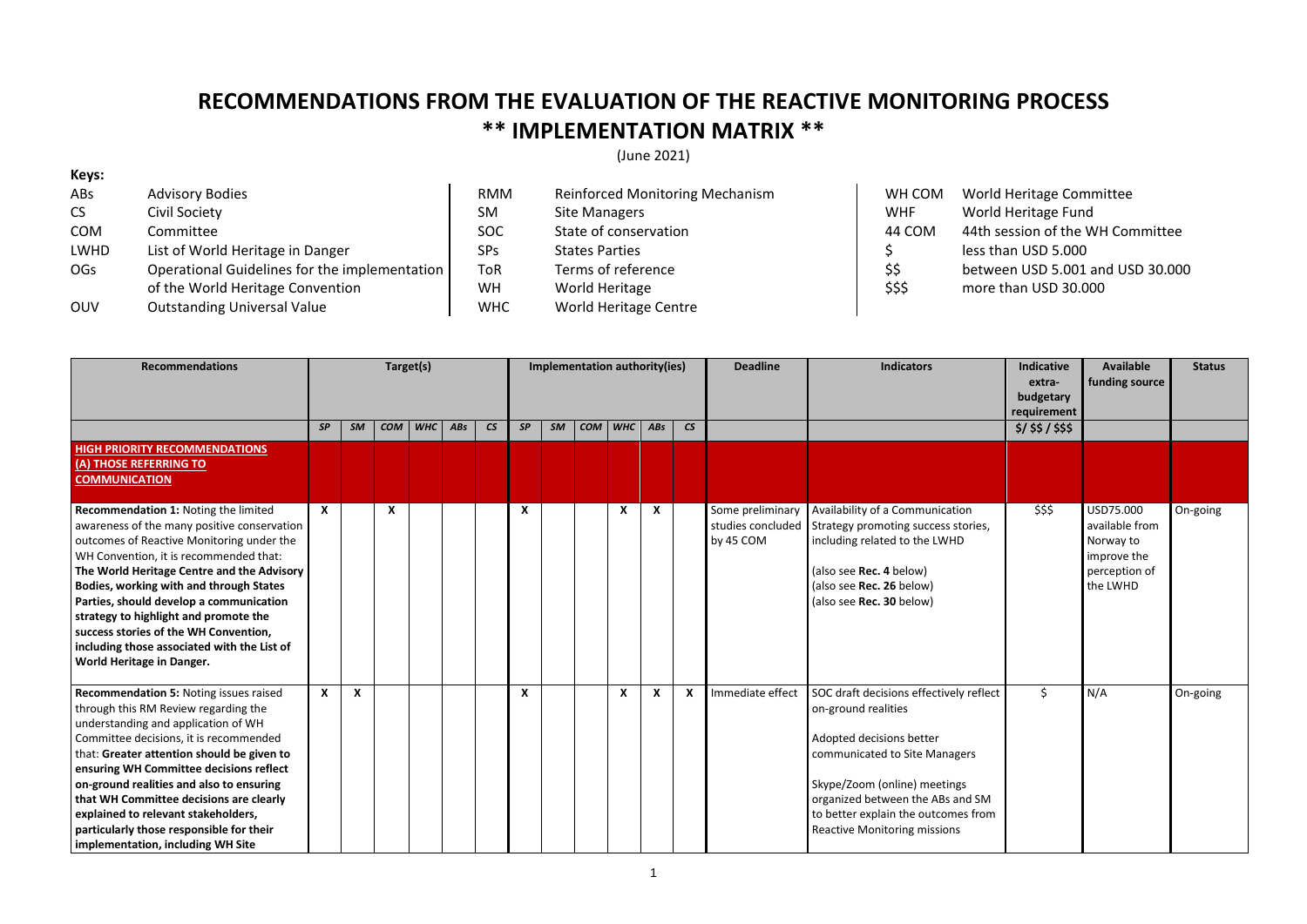| <b>Recommendations</b>                                                                                                                                                                                                                                                                                                                                                                                                                                                                                                                                                                                                                                                                                                                                                                                                                                                                                                                                                                                                    |                           |    |            | Target(s)  |     |                          |    |    | Implementation authority(ies) |            |                 |                          | <b>Deadline</b>                                  | <b>Indicators</b>                                                                                                                                                                                                                                                    | Indicative<br>extra-     | Available<br>funding source | <b>Status</b>                                                         |
|---------------------------------------------------------------------------------------------------------------------------------------------------------------------------------------------------------------------------------------------------------------------------------------------------------------------------------------------------------------------------------------------------------------------------------------------------------------------------------------------------------------------------------------------------------------------------------------------------------------------------------------------------------------------------------------------------------------------------------------------------------------------------------------------------------------------------------------------------------------------------------------------------------------------------------------------------------------------------------------------------------------------------|---------------------------|----|------------|------------|-----|--------------------------|----|----|-------------------------------|------------|-----------------|--------------------------|--------------------------------------------------|----------------------------------------------------------------------------------------------------------------------------------------------------------------------------------------------------------------------------------------------------------------------|--------------------------|-----------------------------|-----------------------------------------------------------------------|
|                                                                                                                                                                                                                                                                                                                                                                                                                                                                                                                                                                                                                                                                                                                                                                                                                                                                                                                                                                                                                           |                           |    |            |            |     |                          |    |    |                               |            |                 |                          |                                                  |                                                                                                                                                                                                                                                                      | budgetary<br>requirement |                             |                                                                       |
|                                                                                                                                                                                                                                                                                                                                                                                                                                                                                                                                                                                                                                                                                                                                                                                                                                                                                                                                                                                                                           | SP                        | SM | <b>COM</b> | <b>WHC</b> | ABs | $\mathsf{CS}\phantom{0}$ | SP | SM | <b>COM</b>                    | <b>WHC</b> | AB <sub>S</sub> | $\mathsf{CS}\phantom{0}$ |                                                  |                                                                                                                                                                                                                                                                      | 5/55/555                 |                             |                                                                       |
| Managers. Where required, WH Committee<br>decisions and recommendations should be<br>translated into local languages to enhance<br>understanding and application.                                                                                                                                                                                                                                                                                                                                                                                                                                                                                                                                                                                                                                                                                                                                                                                                                                                         |                           |    |            |            |     |                          |    |    |                               |            |                 |                          |                                                  | Direct contact with SM facilitated,<br>notably when implications and<br>processes arising from mission<br>findings might be discussed<br>Adopted decisions translated by SPs<br>into national/local languages<br>(also see Rec. 3 below)<br>(also see Rec. 20 below) |                          |                             |                                                                       |
| Recommendation 11: Noting the importance<br>of role definition between the WH Centre<br>and the Advisory Bodies in relation to<br>Reactive Monitoring, and further noting<br>differing views on this subject, it is<br>recommended: That the respective roles of<br>the World Heritage Centre and the Advisory<br>Bodies be clearly communicated to key WH<br>stakeholders, including the WH Committee<br>and WH States Parties. The RM Review<br>Team considers the role of the Advisory<br>Bodies is to provide objective, high quality<br>technical advice on Reactive Monitoring to<br>the WH Committee and to States Parties,<br>while the primary function of the WH<br>Centre should be to: provide advice and<br>guidance to States Parties regarding RM<br>policies and processes; ensure effective<br>coordination regarding Reactive<br>Monitoring. However, the Review Team<br>notes that the WH Centre should also<br>continue to play an important technical role<br>in relation to WH Reactive Monitoring. | $\boldsymbol{\mathsf{x}}$ |    | X          |            |     | X                        |    |    |                               | X          | X               |                          | by 44COM                                         | Roles of the WHC and the ABs in<br>relation to Reactive Monitoring<br>clarified in a standard two-page<br>explanation document<br>(also see Rec. 12 below)                                                                                                           |                          | N/A                         |                                                                       |
| Recommendation 18: Noting the need for<br>clearer communication of the process of<br>"opening up" SOCs for discussion at WH<br>Committee Meetings, it is recommended<br>that: The process and criteria for the<br>selection and "opening up" of SOCs should<br>be more clearly and effectively<br>communicated, including through a clear<br>description of the process within the<br>introduction by the WH Centre to Agenda 7<br>of the WH Committee. This aspect should                                                                                                                                                                                                                                                                                                                                                                                                                                                                                                                                                | $\pmb{\chi}$              |    | X          |            |     |                          |    |    |                               | X          |                 |                          | by 44COM,<br>including<br>Orientation<br>session | Process of "opening" SOCs for<br>discussion at the Committee clarified<br>in the introduction of Document 7<br>for 44 COM, as well as during the<br>Orientation session<br>(also see Rec. 17 below)                                                                  |                          | N/A                         | Process<br>clarified in<br>Document<br><b>WHC/21.CO</b><br>M/44.COM/7 |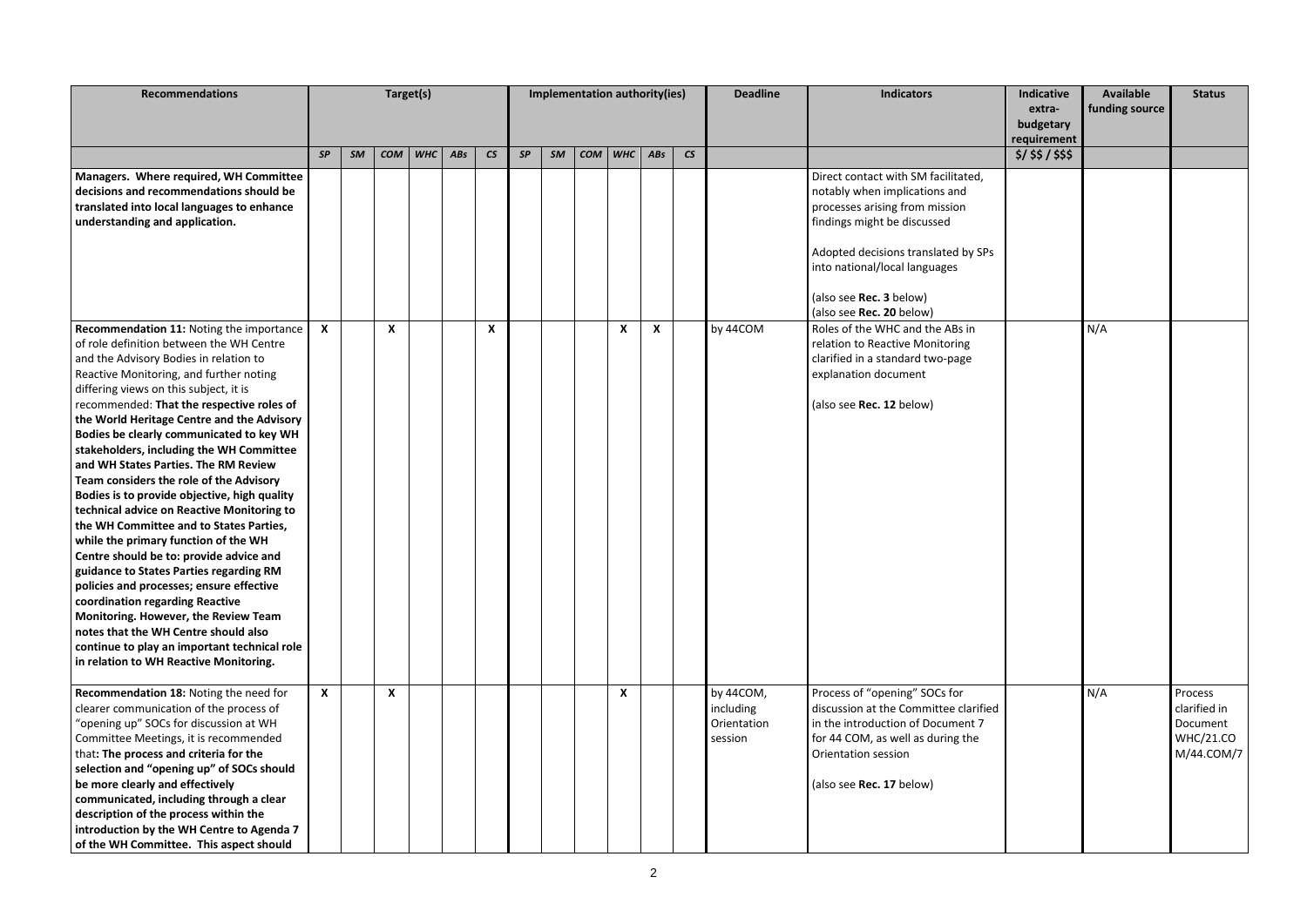| <b>Recommendations</b>                                                                                                                                                                                                                                                                                                                                                                                                                                                                                                                                                                                                                                                                                                                                                                                              |              |                           | Target(s) |            |     |                          |    |              |     | Implementation authority(ies) |                  |                          | <b>Deadline</b>                                    | <b>Indicators</b>                                                                                                                                                                                                                                                | <b>Indicative</b><br>extra-<br>budgetary<br>requirement | <b>Available</b><br>funding source                                                   | <b>Status</b>                                                                                                 |
|---------------------------------------------------------------------------------------------------------------------------------------------------------------------------------------------------------------------------------------------------------------------------------------------------------------------------------------------------------------------------------------------------------------------------------------------------------------------------------------------------------------------------------------------------------------------------------------------------------------------------------------------------------------------------------------------------------------------------------------------------------------------------------------------------------------------|--------------|---------------------------|-----------|------------|-----|--------------------------|----|--------------|-----|-------------------------------|------------------|--------------------------|----------------------------------------------------|------------------------------------------------------------------------------------------------------------------------------------------------------------------------------------------------------------------------------------------------------------------|---------------------------------------------------------|--------------------------------------------------------------------------------------|---------------------------------------------------------------------------------------------------------------|
|                                                                                                                                                                                                                                                                                                                                                                                                                                                                                                                                                                                                                                                                                                                                                                                                                     | SP           | SM                        | COM       | <b>WHC</b> | ABs | $\mathsf{CS}\phantom{0}$ | SP | <b>SM</b>    | COM | <b>WHC</b>                    | ABs              | $\mathsf{CS}\phantom{0}$ |                                                    |                                                                                                                                                                                                                                                                  | 5/55/555                                                |                                                                                      |                                                                                                               |
| also be addressed within sessions on<br><b>Reactive Monitoring within the WH</b><br><b>Orientation sessions.</b>                                                                                                                                                                                                                                                                                                                                                                                                                                                                                                                                                                                                                                                                                                    |              |                           |           |            |     |                          |    |              |     |                               |                  |                          |                                                    |                                                                                                                                                                                                                                                                  |                                                         |                                                                                      |                                                                                                               |
| Recommendation 24: Noting the importance<br>of effective dialogue throughout the<br>Reactive Monitoring process, it is<br>recommended that: The Reactive<br>Monitoring mission process should be used<br>more effectively to encourage constructive<br>dialogue between key WH stakeholders.<br>The Reactive Monitoring mission process<br>must be effectively managed, including<br>through ensuring: (a) there are clear and<br>relevant ToRs for each mission; (b) there is<br>a clear and open dialogue between SP and<br>Mission Team, before, during and after the<br>mission; and (c) all relevant key<br>stakeholders are effectively engaged in<br><b>Reactive Monitoring Missions.</b>                                                                                                                    | $\mathbf{x}$ | $\boldsymbol{\mathsf{x}}$ |           | X          | X   | $\boldsymbol{x}$         | X  | $\mathsf{x}$ |     | $\mathsf{x}$                  | $\boldsymbol{x}$ | $\mathbf{x}$             | immediate                                          | ToRs for mission clear for all actors<br>Dialogue between SP and mission<br>team prior, during and after the<br>mission<br>Highest possible number of key<br>stakeholders engaged during the<br>missions<br>(also see Rec. 16 below)<br>(also see Rec. 20 below) |                                                         | N/A                                                                                  | Revision of<br>the Reactive<br>Monitoring<br>mission<br>report<br>format<br>concluded in<br>February<br>2021. |
| Recommendation 26: Noting the need to<br>better communicate aspects relating to the<br>List of WH in Danger, including positive<br>elements, it is recommended that: The WH<br><b>Centre and Advisory Bodies should develop</b><br>a targeted awareness campaign around the<br>application of the WH in Danger and this<br>should include the identification and<br>promotion of positive examples of where<br>the Danger Listing of WH properties has led<br>to significant and positive action to improve<br>the conservation status of WH properties.<br>This campaign should also note that<br>external factors, such as climate change,<br>can impact the values of WH properties and<br>that such threats require coordinated and<br>effective action involving States Parties, the<br>WH Centre and the ABs. | $\mathsf{x}$ |                           | X         |            |     |                          | x  |              |     | X                             | $\mathsf{x}$     |                          | Some preliminary<br>studies concluded<br>by 45 COM | Availability of a Communication<br>Strategy promoting success stories,<br>including related to the LWHD<br>(also see Rec. 1 above)<br>(also see Rec. 4 below)<br>(also see Rec. 30 below)                                                                        | \$\$\$                                                  | USD75.000<br>available from<br>Norway to<br>improve the<br>perception of<br>the LWHD | On-going                                                                                                      |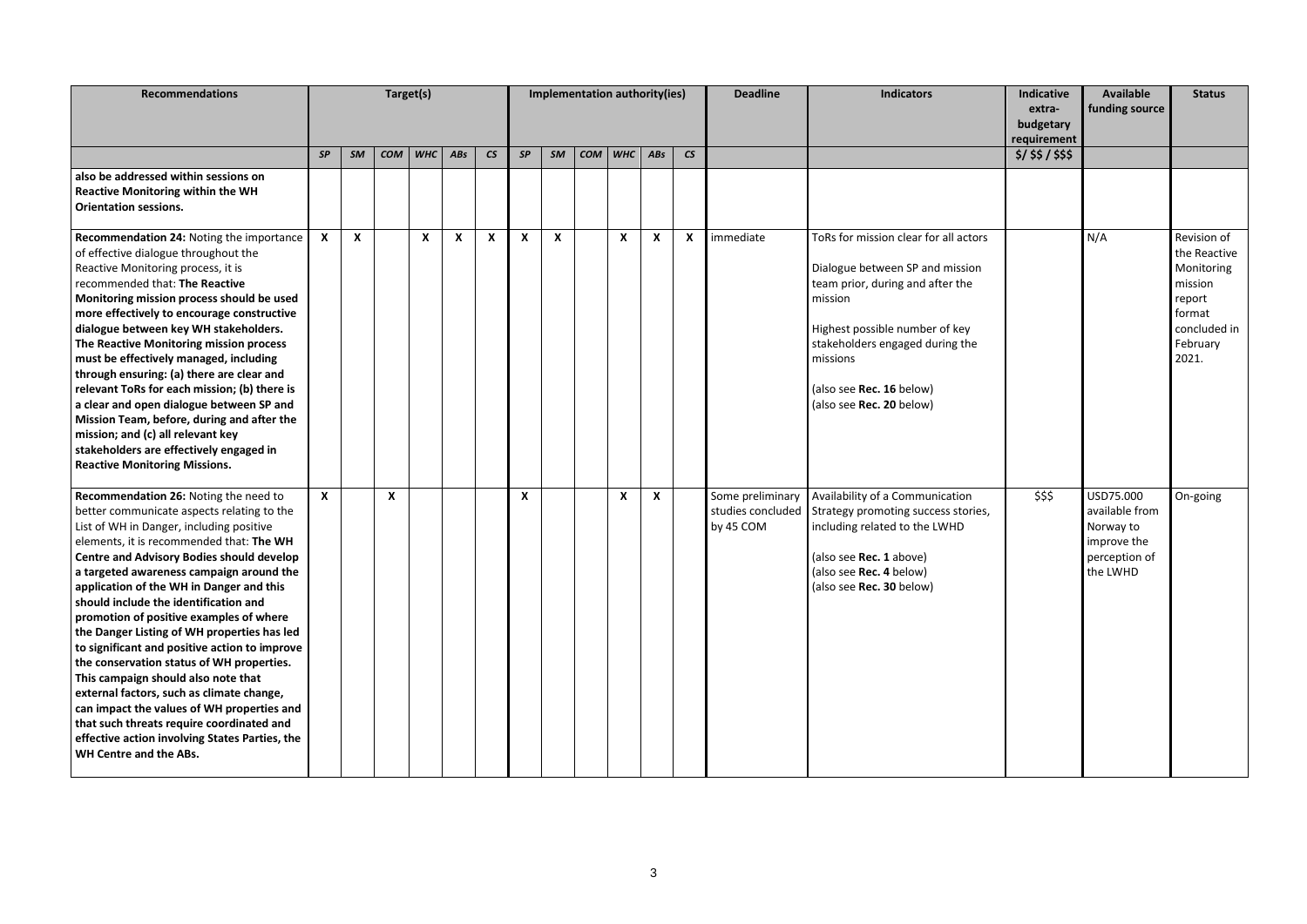| <b>Recommendations</b>                                                                                                                                                                                                                                                                                        |              |    |            | Target(s)  |     |                          |                           |    | Implementation authority(ies) |     |                  |                          | <b>Deadline</b>                 | <b>Indicators</b>                                                                                                                                                                                                                                                            | Indicative<br>extra-<br>budgetary<br>requirement | <b>Available</b><br>funding source                                   | <b>Status</b>                       |
|---------------------------------------------------------------------------------------------------------------------------------------------------------------------------------------------------------------------------------------------------------------------------------------------------------------|--------------|----|------------|------------|-----|--------------------------|---------------------------|----|-------------------------------|-----|------------------|--------------------------|---------------------------------|------------------------------------------------------------------------------------------------------------------------------------------------------------------------------------------------------------------------------------------------------------------------------|--------------------------------------------------|----------------------------------------------------------------------|-------------------------------------|
|                                                                                                                                                                                                                                                                                                               | SP           | SM | <b>COM</b> | <b>WHC</b> | ABs | $\mathsf{CS}\phantom{0}$ | SP                        | SM | COM                           | WHC | ABs              | $\mathsf{CS}\phantom{0}$ |                                 |                                                                                                                                                                                                                                                                              | $$1$ \$\$ / \$\$\$                               |                                                                      |                                     |
| <u>HIGH PRIORITY RECOMMENDATIONS</u><br>(B) THOSE REFERRING TO CAPACITY<br><b>BUILDING, INCLUDING FOR SITE MANAGERS</b>                                                                                                                                                                                       |              |    |            |            |     |                          |                           |    |                               |     |                  |                          |                                 |                                                                                                                                                                                                                                                                              |                                                  |                                                                      |                                     |
| Recommendation 7: Noting the importance<br>of capacity building to improve the<br>application of Reactive Monitoring, it is<br>recommended that: Capacity building of<br><b>States Parties for Reactive Monitoring</b><br>should be continued and expanded, with<br>the primary focus being to strengthen the | $\mathbf{x}$ | X  |            |            |     |                          | x                         | X  |                               | X   | $\boldsymbol{x}$ |                          | 44COM Site<br>Managers Forum    | Capacity building for those directly<br>involved in the Reactive Monitoring<br>process, including Decision makers<br>and WH Site Managers expanded,<br>incl. through the Site Managers<br>Forum                                                                              | \$\$\$                                           | <b>Host Country</b><br>and<br>participants<br>funding                | SMF is<br>included in<br>the HCA    |
| capacity of those directly involved in the<br>SOC process, including WH Site Managers.<br>SPs should aim to maintain the continuity of<br>staff engaged in SOC process. Existing WH                                                                                                                           |              |    |            |            |     |                          |                           |    |                               |     |                  |                          | 44COM<br>Orientation<br>session | Increased time allocated to address<br>the Reactive Monitoring Process<br>during the Orientation sessions                                                                                                                                                                    |                                                  | N/A                                                                  |                                     |
| orientation sessions should continue to<br>address the Reactive Monitoring Process<br>and the time allocated for presentation and<br>discussion of this topic should be increased.<br>Any future revisions to the WH Capacity                                                                                 |              |    |            |            |     |                          |                           |    |                               |     |                  |                          | N/A                             | Any future revision of the Capacity<br>Building Strategy to strengthen the<br>capacity of those engaged in<br><b>Reactive Monitoring</b>                                                                                                                                     |                                                  | N/A                                                                  | On-going                            |
| Building Strategy, should strengthen the<br>capacity of those engaged in Reactive<br>Monitoring.                                                                                                                                                                                                              |              |    |            |            |     |                          |                           |    |                               |     |                  |                          | Immediate effect                | Transmission of knowledge ensured<br>at site management level<br>(also see Rec. 8 below)<br>(also see Rec. 20 below)                                                                                                                                                         |                                                  | N/A                                                                  |                                     |
| Recommendation 8: Noting the productive<br>WH Site Managers Forums held in<br>conjunction with recent WH Committee<br>Meetings, it is recommended that: The WH<br>Site Managers Forum (SMF) should continue<br>to be held as an important part of future                                                      | $\mathbf{x}$ | X  |            |            |     |                          | $\boldsymbol{\mathsf{x}}$ | X  |                               | X   | X                |                          | Immediate effect                | Site Managers Forum (SMF) included<br>in the Host Country Agreement<br>(HCA) as a permanent feature of any<br><b>COM</b>                                                                                                                                                     | \$\$\$                                           | Funded by the<br>COM Host<br>Country +<br>participants<br>themselves | SMF is<br>included in<br>the HCA    |
| WH Committee Meetings. Options for<br>better utilizing Site Managers expertise in<br><b>Reactive Monitoring discussions and issues</b><br>at WH Committee meetings should be<br>proactively explored and the Forum should<br>be used to enhance capacity building of WH<br><b>Site Managers.</b>              |              |    |            |            |     |                          |                           |    |                               |     |                  |                          |                                 | Increasing number of Site Managers<br>attending a SMF for the 1 <sup>st</sup> time<br>Increasing number of Site Managers<br>participating to a COM as part of<br>their delegation, especially when a<br>Reactive Monitoring mission took<br>place<br>(also see Rec. 7 above) |                                                  | Cost borne by<br>the SPs                                             | One of the<br>selection<br>criteria |
|                                                                                                                                                                                                                                                                                                               |              |    |            |            |     |                          |                           |    |                               |     |                  |                          |                                 | (also see Rec. 6 below)<br>(also see Rec. 9 below)                                                                                                                                                                                                                           |                                                  |                                                                      |                                     |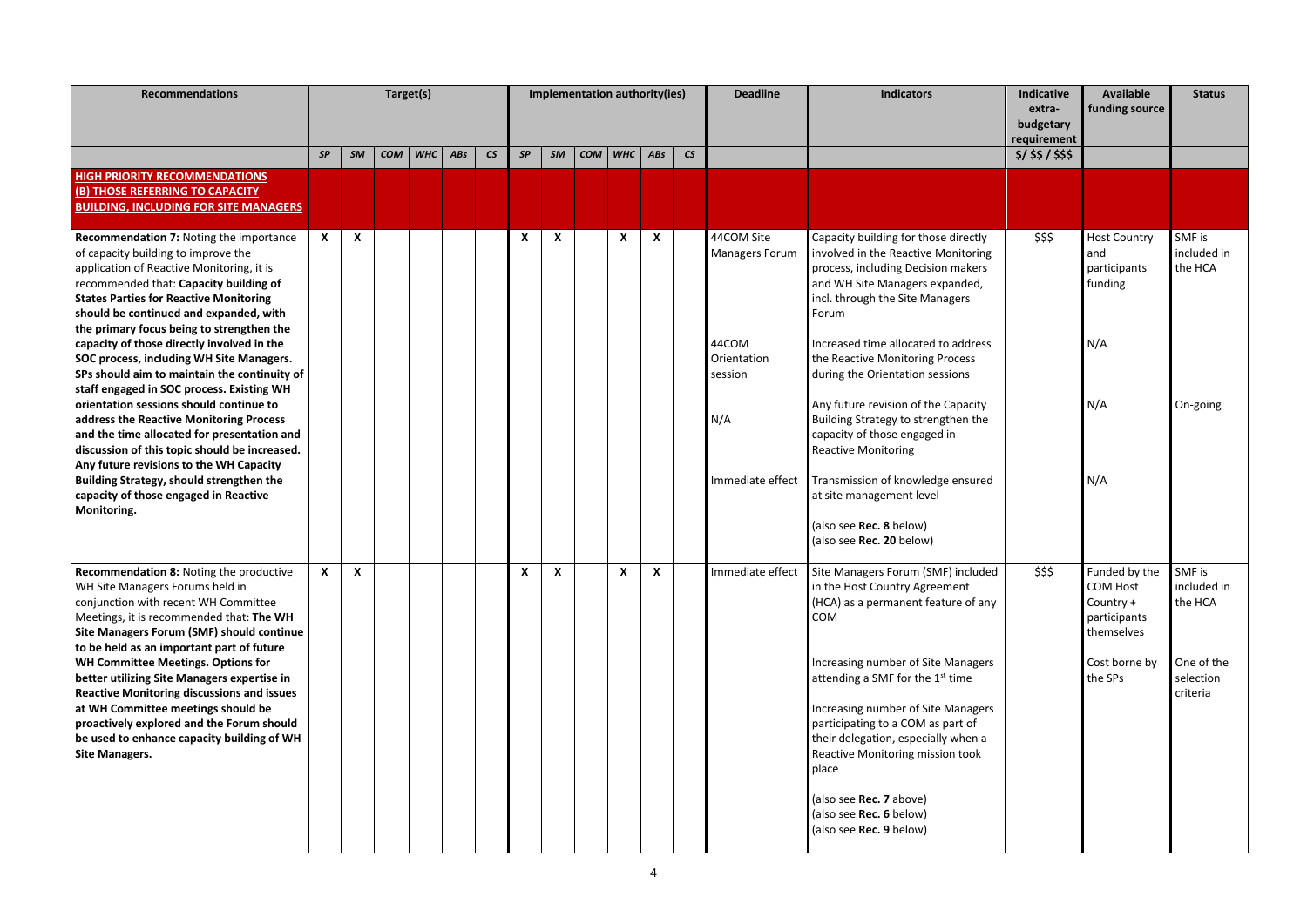| <b>Recommendations</b>                                                                                                                                                                                                                                                                                                                                                                                                                                                                                                                                                                                                                                                                                                                                                           |                  |    |     | Target(s)                 |     |                          |                  |    | Implementation authority(ies) |                  |     |                          | <b>Deadline</b>  | <b>Indicators</b>                                                                                                                                                                                                                                                                                                                                                             | Indicative         | Available      | <b>Status</b>                                                                                                    |
|----------------------------------------------------------------------------------------------------------------------------------------------------------------------------------------------------------------------------------------------------------------------------------------------------------------------------------------------------------------------------------------------------------------------------------------------------------------------------------------------------------------------------------------------------------------------------------------------------------------------------------------------------------------------------------------------------------------------------------------------------------------------------------|------------------|----|-----|---------------------------|-----|--------------------------|------------------|----|-------------------------------|------------------|-----|--------------------------|------------------|-------------------------------------------------------------------------------------------------------------------------------------------------------------------------------------------------------------------------------------------------------------------------------------------------------------------------------------------------------------------------------|--------------------|----------------|------------------------------------------------------------------------------------------------------------------|
|                                                                                                                                                                                                                                                                                                                                                                                                                                                                                                                                                                                                                                                                                                                                                                                  |                  |    |     |                           |     |                          |                  |    |                               |                  |     |                          |                  |                                                                                                                                                                                                                                                                                                                                                                               | extra-             | funding source |                                                                                                                  |
|                                                                                                                                                                                                                                                                                                                                                                                                                                                                                                                                                                                                                                                                                                                                                                                  |                  |    |     |                           |     |                          |                  |    |                               |                  |     |                          |                  |                                                                                                                                                                                                                                                                                                                                                                               | budgetary          |                |                                                                                                                  |
|                                                                                                                                                                                                                                                                                                                                                                                                                                                                                                                                                                                                                                                                                                                                                                                  | SP               | SM | COM |                           | ABs | $\mathsf{CS}\phantom{0}$ | SP               | SM | COM <sup>1</sup>              | <b>WHC</b>       | ABs | $\mathsf{CS}\phantom{0}$ |                  |                                                                                                                                                                                                                                                                                                                                                                               | requirement        |                |                                                                                                                  |
|                                                                                                                                                                                                                                                                                                                                                                                                                                                                                                                                                                                                                                                                                                                                                                                  |                  |    |     | WHC                       |     |                          |                  |    |                               |                  |     |                          |                  |                                                                                                                                                                                                                                                                                                                                                                               | $$1$ \$\$ / \$\$\$ |                |                                                                                                                  |
| Recommendation 14: Noting the critically<br>important role played by the WH Advisory<br>Bodies on Reactive Monitoring, it is<br>recommended that: IUCN, ICOMOS and<br>ICCROM should explore ways to strengthen<br>their capacity on Reactive Monitoring,<br>including: for IUCN, increasing its level of<br>involvement of other IUCN Programmes<br>and IUCN Regional Offices in Reactive<br>Monitoring; for ICOMOS, exploring options<br>such as development of similar networks to<br>those of IUCN as well greater use of the<br>expertise within ICOMOS National<br><b>Committees to support Reactive</b><br>Monitoring; and for ICCROM, exploring<br>options to expand its activities and sharing<br>of responsibilities with ICOMOS using its<br>worldwide Alumni network. |                  |    |     |                           | X   |                          |                  |    |                               |                  | X   |                          | Immediate effect | Increased level of involvement of<br>other IUCN Programmes and IUCN<br>Regional Offices in Reactive<br>Monitoring<br>Development of similar networks to<br>those of IUCN and greater use of the<br>expertise within ICOMOS Nat.Com.<br>to support Reactive Monitoring<br>Expanded activities and shared<br>responsibilities with ICOMOS using<br>its worldwide Alumni network | \$\$               |                | <b>ICCROM has</b><br>conducted<br>workshops<br>to train more<br>experts from<br>various<br>geographical<br>areas |
| <b>HIGH PRIORITY RECOMMENDATIONS</b><br>(C) THOSE REFERRING TO FINANCE                                                                                                                                                                                                                                                                                                                                                                                                                                                                                                                                                                                                                                                                                                           |                  |    |     |                           |     |                          |                  |    |                               |                  |     |                          |                  |                                                                                                                                                                                                                                                                                                                                                                               |                    |                |                                                                                                                  |
| Recommendation 3: Noting the mismatch<br>between outcomes from the Reactive<br>Monitoring (RM) process and available<br>resources, it is recommended that: Decisions<br>and recommendations arising from the RM<br>process should be more clearly linked to<br>potential funding sources, at national and<br>international levels, and also should be<br>practical in terms of the resources and time<br>available for implementation. Prioritization<br>of recommendations and decisions should<br>be undertaken to take into account<br>resource and time constraints.                                                                                                                                                                                                         |                  |    |     | $\boldsymbol{\mathsf{x}}$ | X   |                          |                  |    |                               | x                | X   |                          | Immediate effect | Draft Decisions better take into<br>account time constraints and<br>financial resources<br>available/required for their<br>implementation, keeping in mind<br>that long-term maintenance of OUV<br>should remain the priority over<br>short-term financial considerations<br>(also see Rec. 5 above)                                                                          |                    | N/A            | On-going                                                                                                         |
| Recommendation 13: Noting the importance<br>of increased fundraising to address issues at<br>WH properties, it is recommended that: The<br>WH Centre should be more proactive and<br>agile in relation to issues such as fund-<br>raising, while noting the constraints of<br>available resources, and also that the<br>primary responsibility for fund raising for                                                                                                                                                                                                                                                                                                                                                                                                              | $\boldsymbol{x}$ | X  |     |                           |     |                          | $\boldsymbol{x}$ | X  |                               | $\boldsymbol{x}$ |     |                          | Immediate effect | More funds raised for conservation<br>activities at site-level                                                                                                                                                                                                                                                                                                                | \$\$\$             | N/A            |                                                                                                                  |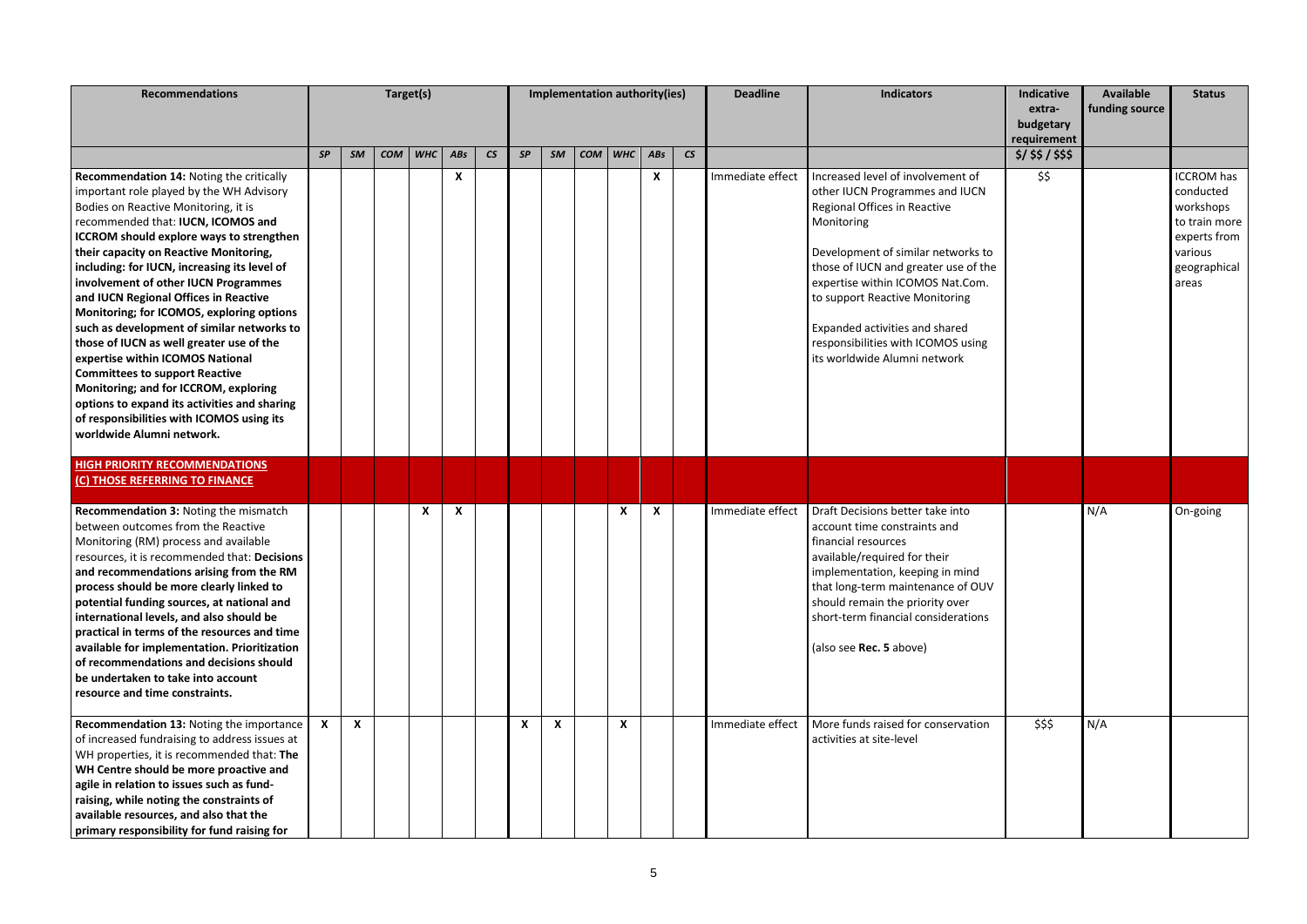| <b>Recommendations</b>                                                                                                                                                                                                                                                                                                                                                                                                                                                                                                                                                                                                                              |              |           |            | Target(s)  |                 |               |    |                           | Implementation authority(ies) |            |                           |                          | <b>Deadline</b>                                                             | Indicators                                                                                                                                                                                                                                                                      | <b>Indicative</b><br>extra-<br>budgetary<br>requirement | Available<br>funding source | <b>Status</b>                                                                                                                                                                 |
|-----------------------------------------------------------------------------------------------------------------------------------------------------------------------------------------------------------------------------------------------------------------------------------------------------------------------------------------------------------------------------------------------------------------------------------------------------------------------------------------------------------------------------------------------------------------------------------------------------------------------------------------------------|--------------|-----------|------------|------------|-----------------|---------------|----|---------------------------|-------------------------------|------------|---------------------------|--------------------------|-----------------------------------------------------------------------------|---------------------------------------------------------------------------------------------------------------------------------------------------------------------------------------------------------------------------------------------------------------------------------|---------------------------------------------------------|-----------------------------|-------------------------------------------------------------------------------------------------------------------------------------------------------------------------------|
|                                                                                                                                                                                                                                                                                                                                                                                                                                                                                                                                                                                                                                                     | <b>SP</b>    | <b>SM</b> | <b>COM</b> | <b>WHC</b> | AB <sub>S</sub> | $\mathsf{CS}$ | SP | <b>SM</b>                 | <b>COM</b>                    | <b>WHC</b> | AB <sub>5</sub>           | $\overline{\mathcal{C}}$ |                                                                             |                                                                                                                                                                                                                                                                                 | $$1$ \$\$ / \$\$\$                                      |                             |                                                                                                                                                                               |
| WH properties rests with WH States. The<br>WH Centre should also be more proactive in<br>encouraging States Parties to make more<br>use of Section 172 of the Operational<br>Guidelines where resources should<br>generate from relevant activities.                                                                                                                                                                                                                                                                                                                                                                                                |              |           |            |            |                 |               |    |                           |                               |            |                           |                          |                                                                             |                                                                                                                                                                                                                                                                                 |                                                         |                             |                                                                                                                                                                               |
| Recommendation 28: Noting the low level of<br>funds available for WH properties on the WH<br>List of WH in Danger from the WH Fund, it is<br>recommended that: Funds available from<br>the WH Fund for properties on the WH List<br>of WH in Danger should be increased in<br>percentage terms, while recognizing the<br>limitations of the Fund and that alternative<br>sources of funding will always need to be<br>identified. Funds made available from the<br>WH Fund to States Parties should be used in<br>a catalytic manner, including through<br>stimulating other sources of funding<br>through fund raising and other related<br>means. | $\mathsf{x}$ |           | X          |            |                 |               | X  |                           | x                             | x          | $\boldsymbol{x}$          |                          |                                                                             | Percentage of funds from the WHF<br>dedicated to the LWHD increased<br>(also see Rec. 27 below)<br>Alternative sources of funding for<br>properties on the LWHD identified<br>Increased number of WHF-funded<br>activities, which also benefit from<br>other sources of funding | \$\$\$                                                  | N/A                         | Funding from<br>Norway has<br>been secured<br>for projects<br>benefitting<br>World<br>Heritage<br>properties in<br>Danger-see<br>http://whc.u<br>nesco.org/en<br>/partners/38 |
| Recommendation 29 [1]: Noted the<br>importance of adequate funding to address<br>threats to properties on the WH List of WH<br>in Danger, it is recommended that: Every DL<br>Site should have a Fully Costed Action Plan<br>developed at the time of inscription on the<br>DL. This should identify the actions and<br>itemized costs, in priority order, required to<br>address issues, which led to the Danger<br>Listing of the Property.                                                                                                                                                                                                       | $\mathbf{x}$ | X         |            |            |                 |               | X  | $\boldsymbol{\mathsf{x}}$ |                               | X          | $\boldsymbol{\mathsf{x}}$ |                          | by 45COM<br>(implementation<br>of Art. 11.4 of the<br><b>WH Convention)</b> | Effective mechanism in place for the<br>preparation of Costed Action Plans<br>for properties on the LWHD,<br>whenever relevant<br>(also see Rec. 4 below)                                                                                                                       |                                                         | N/A                         | See Section<br>on costed<br>Action plans<br>Document<br>WHC/21/44.<br>COM/7                                                                                                   |

<sup>1</sup> While implementing **Recommendation 29**, it is important to keep in mind Decision **43 COM 8C.3**, adopted by the World Heritage Committee at its 43rd session (Baku, 2019), which recalls that the inscription of a property on the List of World Heritage in Danger aims to marshal international support to help the State Party effectively address the challenges faced by the property by engaging with the World Heritage Centre and the Advisory Bodies to develop a program of corrective measures to achieve the Desired state of conservation for the property as provided for under Paragraph 183 of the *Operational Guidelines*.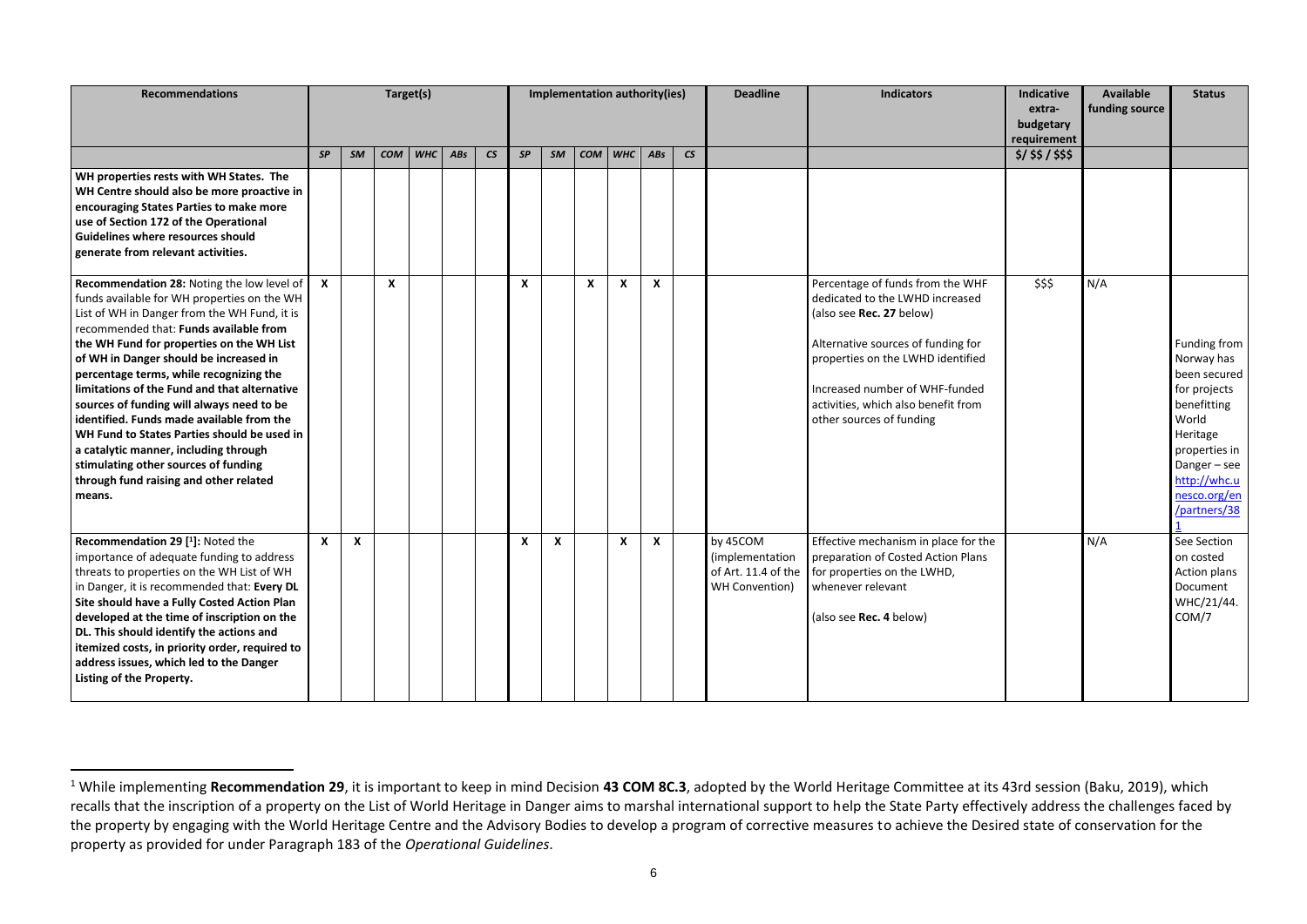| <b>Recommendations</b>                                                                                                                                                                                                                                                                                                                                                                                                                                                                                                                                                                                                                         |                  |                           |            | Target(s) |     |                        |                  |    |     | Implementation authority(ies) |     |               | <b>Deadline</b>                     | <b>Indicators</b>                                                                                                                                                                                                                                                                                                                                                                                                            | Indicative<br>extra-<br>budgetary<br>requirement | Available<br>funding source                | <b>Status</b>                                                                                            |
|------------------------------------------------------------------------------------------------------------------------------------------------------------------------------------------------------------------------------------------------------------------------------------------------------------------------------------------------------------------------------------------------------------------------------------------------------------------------------------------------------------------------------------------------------------------------------------------------------------------------------------------------|------------------|---------------------------|------------|-----------|-----|------------------------|------------------|----|-----|-------------------------------|-----|---------------|-------------------------------------|------------------------------------------------------------------------------------------------------------------------------------------------------------------------------------------------------------------------------------------------------------------------------------------------------------------------------------------------------------------------------------------------------------------------------|--------------------------------------------------|--------------------------------------------|----------------------------------------------------------------------------------------------------------|
|                                                                                                                                                                                                                                                                                                                                                                                                                                                                                                                                                                                                                                                | SP               | <b>SM</b>                 | <b>COM</b> | WHC       | ABs | $\mathsf{c}\mathsf{s}$ | SP               | SM | COM | <b>WHC</b>                    | ABs | $\mathcal{C}$ |                                     |                                                                                                                                                                                                                                                                                                                                                                                                                              | $$1$ \$\$ / \$\$\$                               |                                            |                                                                                                          |
| <b>HIGH PRIORITY RECOMMENDATIONS</b><br>(D) OTHER                                                                                                                                                                                                                                                                                                                                                                                                                                                                                                                                                                                              |                  |                           |            |           |     |                        |                  |    |     |                               |     |               |                                     |                                                                                                                                                                                                                                                                                                                                                                                                                              |                                                  |                                            |                                                                                                          |
| <b>Recommendation 6: Noting concerns</b><br>expressed during the RM Review regarding<br>the increasing "politicization" of the WH<br>process, it is recommended that: WH<br><b>Committee decisions relating to Reactive</b><br>Monitoring must be based on the highest<br>level of objective and scientific<br>considerations, consistent with the<br>Operational Guidelines. Further, all WH<br>Committee members should include natural<br>and cultural experts (Article 9.3 of the<br>Convention) within their delegations and<br>ensure they fully participate in the<br>discussions and decision-making processes<br>of the WH Committee. | $\mathbf{x}$     |                           | X          |           |     |                        | x                |    | X   |                               |     |               | by 45COM                            | Increased number of COM member<br>delegations, which include experts in<br>the fields of natural & cultural<br>heritage (as per Article 9.3 of the<br>Convention)<br>Reduced number of SOC-related<br>decisions over-turned by the COM<br>(also see Rec. 8 above)                                                                                                                                                            |                                                  | Costs borne by<br>the COM<br>members & SPs |                                                                                                          |
| <b>Recommendation 9: Noting States Parties</b><br>have established WH Focal Points and<br>further noting the importance of Reactive<br>Monitoring at national levels, it is<br>recommended that: Existing WH Focal<br>Points within States Parties should also<br>coordinate aspects relating to Reactive<br>Monitoring or, alternatively, identify<br>another Focal Point for this purpose. States<br>Parties should ensure that WH Site<br>Managers are always closely involved in all<br>aspects of Reactive Monitoring for sites for<br>which they are responsible for.                                                                    | $\boldsymbol{x}$ | $\boldsymbol{\mathsf{x}}$ |            |           |     |                        | $\boldsymbol{x}$ | X  |     |                               |     |               | <b>ASAP</b>                         | WH Focal Points within States Parties<br>to coordinate aspects relating to<br><b>Reactive Monitoring</b><br>WH Site Managers more closely<br>involved in all aspects of Reactive<br>Monitoring for 'their' sites<br>Increasing number of Site Managers<br>participating to a COM as part of<br>their delegation<br>(also see Rec. 6 above)<br>(also see Rec. 7 above)<br>(also see Rec. 8 above)<br>(also see Rec. 20 below) |                                                  | Costs borne by<br>the COM<br>members & SPs |                                                                                                          |
| Recommendation 17: Noting the recent<br>trend to limit the number of SOCs verbally<br>presented to the WH Committee and some<br>concerns regarding the way in which these<br>sites are selected, it is recommended that:<br>SOCs presented to the WH Committee,<br>including those "opened" for discussion,<br>should be based on clear and objective                                                                                                                                                                                                                                                                                          |                  |                           | X          | X         | X   |                        |                  |    | X   | X                             | X   |               | 44COM and<br>Orientation<br>session | Process of "opening" SOCs for<br>discussion at the Committee clarified<br>in the introduction of Document 7<br>for 44 COM, as well as during the<br>Orientation session<br>(also see Rec. 18 above)                                                                                                                                                                                                                          |                                                  | N/A                                        | Selection<br>criteria to<br>open reports<br>for<br>discussion<br>clarified in<br>Decision<br>43 COM 7.1, |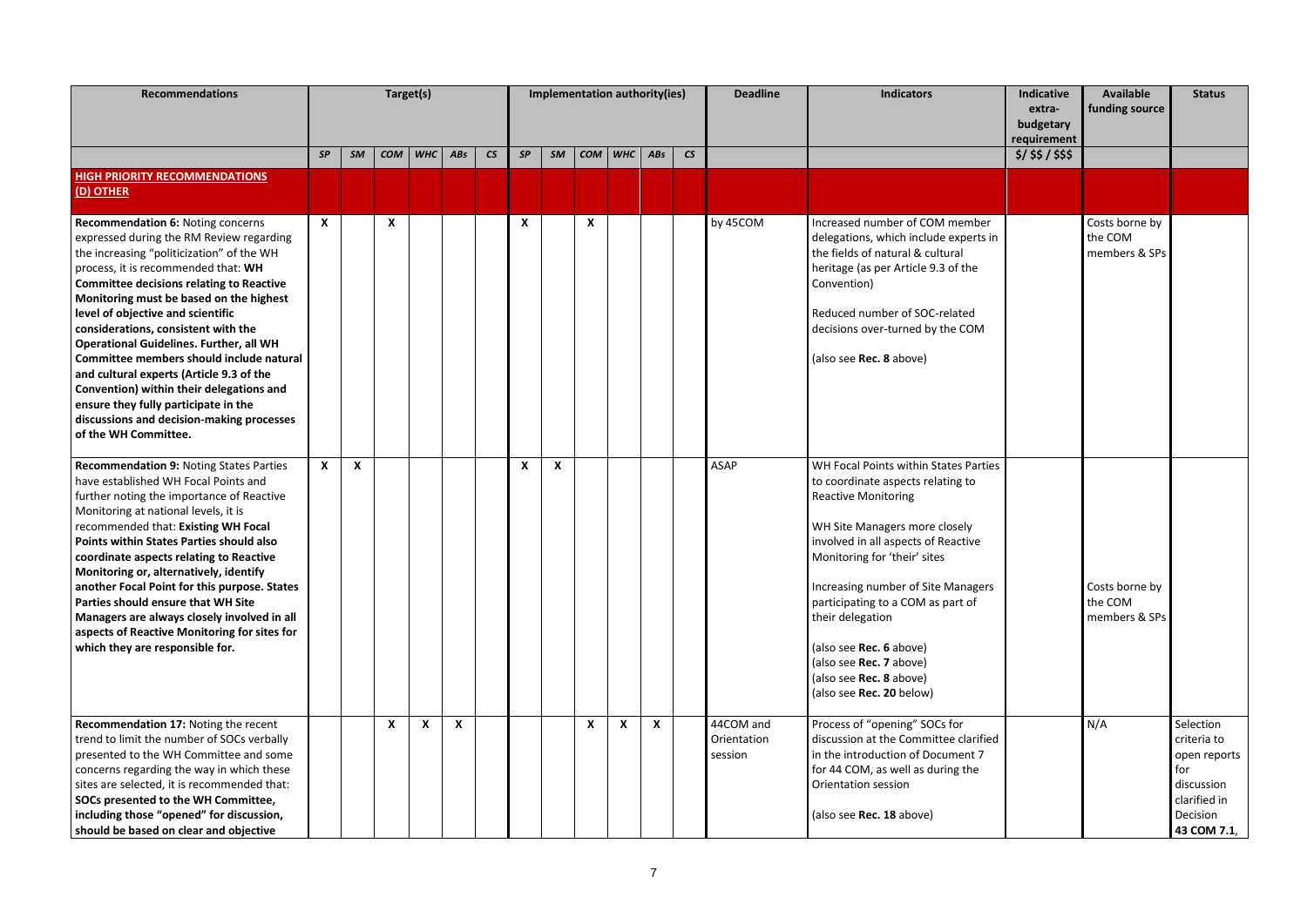| <b>Recommendations</b>                                                       |              |                  |            | Target(s) |              |                          |    |    | Implementation authority(ies) |            |                           |                         | <b>Deadline</b> | <b>Indicators</b>                     | Indicative                        | <b>Available</b> | <b>Status</b> |
|------------------------------------------------------------------------------|--------------|------------------|------------|-----------|--------------|--------------------------|----|----|-------------------------------|------------|---------------------------|-------------------------|-----------------|---------------------------------------|-----------------------------------|------------------|---------------|
|                                                                              |              |                  |            |           |              |                          |    |    |                               |            |                           |                         |                 |                                       | extra-                            | funding source   |               |
|                                                                              |              |                  |            |           |              |                          |    |    |                               |            |                           |                         |                 |                                       | budgetary                         |                  |               |
|                                                                              | SP           | SM               | <b>COM</b> | WHC       | ABs          | $\mathsf{CS}\phantom{0}$ | SP | SM | <b>COM</b>                    | <b>WHC</b> | AB <sub>S</sub>           | $\overline{\mathsf{c}}$ |                 |                                       | requirement<br>$$1$ \$\$ / \$\$\$ |                  |               |
| criteria, including the level and urgency of                                 |              |                  |            |           |              |                          |    |    |                               |            |                           |                         |                 |                                       |                                   |                  | and recalled  |
| the threat to the property, and also                                         |              |                  |            |           |              |                          |    |    |                               |            |                           |                         |                 |                                       |                                   |                  | in Document   |
| whether or not the site is on the Danger                                     |              |                  |            |           |              |                          |    |    |                               |            |                           |                         |                 |                                       |                                   |                  | WHC/21/44.    |
| List, rather than being based on geographic                                  |              |                  |            |           |              |                          |    |    |                               |            |                           |                         |                 |                                       |                                   |                  | COM/7         |
| representativeness.                                                          |              |                  |            |           |              |                          |    |    |                               |            |                           |                         |                 |                                       |                                   |                  |               |
| Recommendation 21: Noting comments                                           |              |                  |            | X         | X            |                          |    |    |                               | X          | X                         |                         | by 45COM        | Shortened and streamlined Reactive    |                                   | N/A              | Revision of   |
| regarding the format of Reactive Monitoring                                  |              |                  |            |           |              |                          |    |    |                               |            |                           |                         |                 | Monitoring mission reports format,    |                                   |                  | the Reactive  |
| mission reports, it is recommended that: The                                 |              |                  |            |           |              |                          |    |    |                               |            |                           |                         |                 | more clearly focused on key issues    |                                   |                  | Monitoring    |
| <b>Reactive Monitoring mission format should</b>                             |              |                  |            |           |              |                          |    |    |                               |            |                           |                         |                 |                                       |                                   |                  | mission       |
| be shortened and streamlined and more                                        |              |                  |            |           |              |                          |    |    |                               |            |                           |                         |                 |                                       |                                   |                  | report        |
| clearly focus on key issues and solutions                                    |              |                  |            |           |              |                          |    |    |                               |            |                           |                         |                 |                                       |                                   |                  | format        |
| and that this task be undertaken by the                                      |              |                  |            |           |              |                          |    |    |                               |            |                           |                         |                 |                                       |                                   |                  | concluded in  |
| Advisory Bodies and the WH Centre.                                           |              |                  |            |           |              |                          |    |    |                               |            |                           |                         |                 |                                       |                                   |                  | February      |
| Recommendation 22: Noting the use of both                                    | $\mathbf{x}$ | $\boldsymbol{x}$ | X          |           |              | X                        |    |    |                               | X          | $\pmb{\chi}$              |                         | <b>ASAP</b>     | Difference between Reactive           |                                   | N/A              | 2021.<br>See  |
| Advisory Missions, at the invitation of the                                  |              |                  |            |           |              |                          |    |    |                               |            |                           |                         |                 | Monitoring and Advisory missions      |                                   |                  | Paragraph 28  |
| <b>States Parties, and Reactive Monitoring</b>                               |              |                  |            |           |              |                          |    |    |                               |            |                           |                         |                 | more clearly communicated to key      |                                   |                  | of the OGs    |
| Missions, and the associated potential for                                   |              |                  |            |           |              |                          |    |    |                               |            |                           |                         |                 | stakeholders                          |                                   |                  | (footnote)    |
| confusion, it is recommended that: Reactive                                  |              |                  |            |           |              |                          |    |    |                               |            |                           |                         |                 |                                       |                                   |                  |               |
| <b>Monitoring missions and "Advisory</b>                                     |              |                  |            |           |              |                          |    |    |                               |            |                           |                         |                 |                                       |                                   |                  |               |
| Missions" should be clearly distinct and                                     |              |                  |            |           |              |                          |    |    |                               |            |                           |                         |                 |                                       |                                   |                  |               |
| separate and this difference should be                                       |              |                  |            |           |              |                          |    |    |                               |            |                           |                         |                 |                                       |                                   |                  |               |
| clearly communicated to key stakeholders.                                    |              |                  |            |           |              |                          |    |    |                               |            |                           |                         |                 |                                       |                                   |                  |               |
| Advisory Missions should be used sparingly                                   |              |                  |            |           |              |                          |    |    |                               |            |                           |                         |                 |                                       |                                   |                  |               |
| and their use reduced over time.                                             |              |                  |            |           |              |                          |    |    |                               |            |                           |                         |                 |                                       |                                   |                  |               |
| Recommendation 34: Noting the need for a                                     |              |                  | X          | X         | $\pmb{\chi}$ |                          |    |    | X                             | X          | $\boldsymbol{\mathsf{x}}$ |                         |                 |                                       | \$\$                              |                  |               |
| phased and practical approach to this                                        |              |                  |            |           |              |                          |    |    |                               |            |                           |                         |                 |                                       |                                   |                  |               |
| Reactive Monitoring Review, it is                                            |              |                  |            |           |              |                          |    |    |                               |            |                           |                         |                 |                                       |                                   |                  |               |
| recommended: That the following                                              |              |                  |            |           |              |                          |    |    |                               |            |                           |                         |                 |                                       |                                   |                  |               |
| Implementation Plan, be adopted and                                          |              |                  |            |           |              |                          |    |    |                               |            |                           |                         |                 |                                       |                                   |                  |               |
| implemented:                                                                 |              |                  |            |           |              |                          |    |    |                               |            |                           |                         |                 |                                       |                                   |                  |               |
| • The WH Centre, in consultation with the                                    |              |                  |            |           |              |                          |    |    |                               |            |                           |                         | For 44 COM      | Detailed plan for the implementation  |                                   | N/A              | Current       |
| WH Advisory Bodies, should prepare a                                         |              |                  |            |           |              |                          |    |    |                               |            |                           |                         |                 | of the recommendations available      |                                   |                  | document      |
| detailed Implementation Plan for these                                       |              |                  |            |           |              |                          |    |    |                               |            |                           |                         |                 |                                       |                                   |                  |               |
| recommendations for consideration by                                         |              |                  |            |           |              |                          |    |    |                               |            |                           |                         |                 |                                       |                                   |                  |               |
| the first WH Committee Meeting to                                            |              |                  |            |           |              |                          |    |    |                               |            |                           |                         |                 |                                       |                                   |                  |               |
| follow the 2019 Committee Session.                                           |              |                  |            |           |              |                          |    |    |                               |            |                           |                         |                 |                                       |                                   |                  |               |
| The WH Centre, in consultation with the                                      |              |                  |            |           |              |                          |    |    |                               |            |                           |                         | In 2025         | Progress report on the implementing   |                                   | N/A              |               |
| WH Advisory Bodies, should report on                                         |              |                  |            |           |              |                          |    |    |                               |            |                           |                         |                 | of the recommendations of the 2019    |                                   |                  |               |
| progress towards implementing this                                           |              |                  |            |           |              |                          |    |    |                               |            |                           |                         |                 | <b>Reactive Monitoring Evaluation</b> |                                   |                  |               |
| <b>Reactive Monitoring Implementation</b><br>Plan at subsequent WH Committee |              |                  |            |           |              |                          |    |    |                               |            |                           |                         |                 |                                       |                                   |                  |               |
|                                                                              |              |                  |            |           |              |                          |    |    |                               |            |                           |                         |                 |                                       |                                   |                  |               |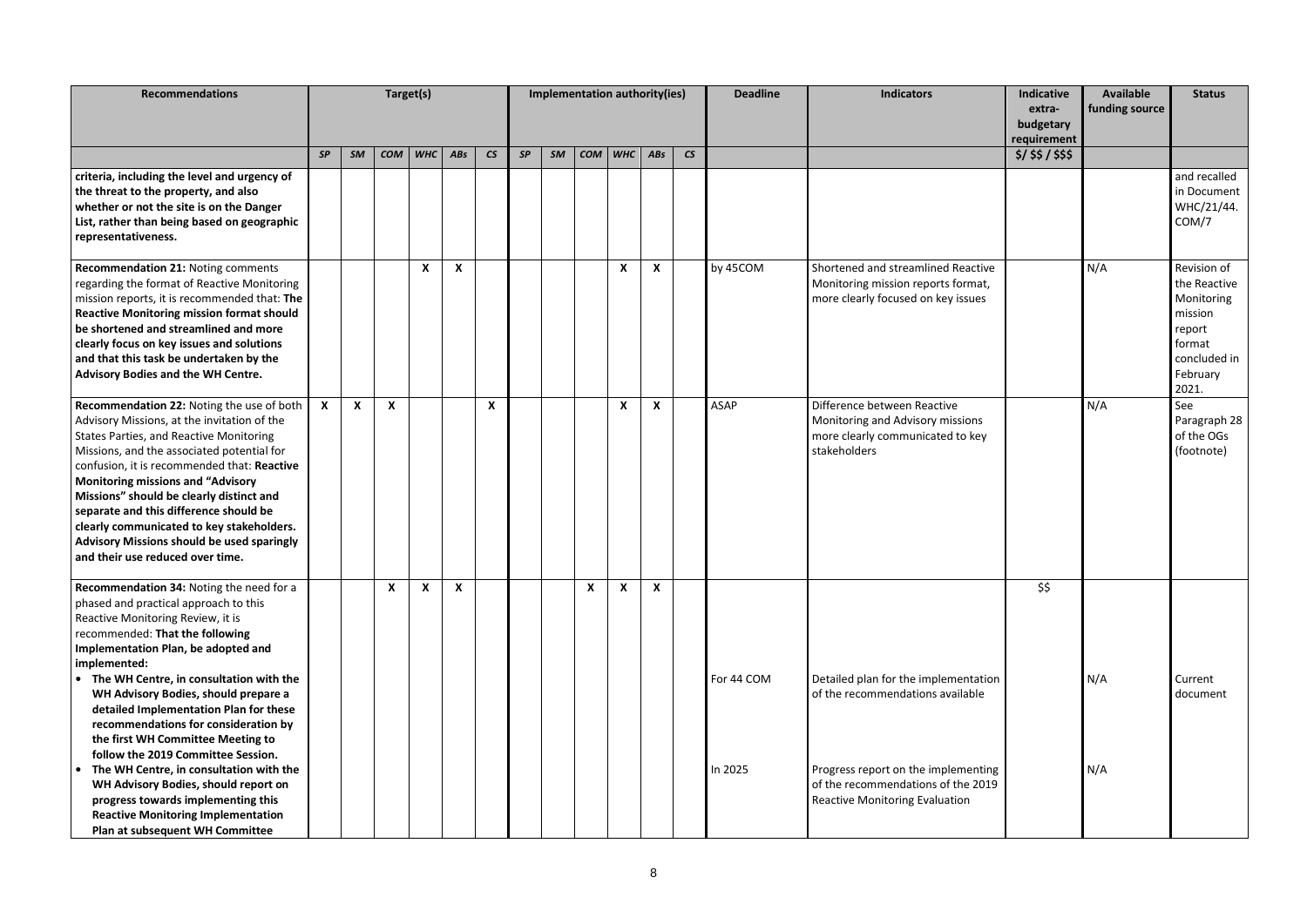| <b>Recommendations</b>                                                                                                                                                                                                                                                                                                                                                                                                                                                                                                                                                                                                                                                                                                                                                                                                                                     |                  |    |     | Target(s)    |     |                          |                           |    | Implementation authority(ies) |                  |     |                          | <b>Deadline</b>                                 | <b>Indicators</b>                                                                                                                                                                                                                                                                                                                                                                  | Indicative<br>extra-<br>budgetary | <b>Available</b><br>funding source                                                   | <b>Status</b>                                                                                                                                                                                                                                           |
|------------------------------------------------------------------------------------------------------------------------------------------------------------------------------------------------------------------------------------------------------------------------------------------------------------------------------------------------------------------------------------------------------------------------------------------------------------------------------------------------------------------------------------------------------------------------------------------------------------------------------------------------------------------------------------------------------------------------------------------------------------------------------------------------------------------------------------------------------------|------------------|----|-----|--------------|-----|--------------------------|---------------------------|----|-------------------------------|------------------|-----|--------------------------|-------------------------------------------------|------------------------------------------------------------------------------------------------------------------------------------------------------------------------------------------------------------------------------------------------------------------------------------------------------------------------------------------------------------------------------------|-----------------------------------|--------------------------------------------------------------------------------------|---------------------------------------------------------------------------------------------------------------------------------------------------------------------------------------------------------------------------------------------------------|
|                                                                                                                                                                                                                                                                                                                                                                                                                                                                                                                                                                                                                                                                                                                                                                                                                                                            |                  |    |     |              |     |                          |                           |    |                               |                  |     |                          |                                                 |                                                                                                                                                                                                                                                                                                                                                                                    | requirement                       |                                                                                      |                                                                                                                                                                                                                                                         |
|                                                                                                                                                                                                                                                                                                                                                                                                                                                                                                                                                                                                                                                                                                                                                                                                                                                            | SP               | SM | COM | WHC          | ABs | $\mathsf{CS}\phantom{0}$ | SP                        | SM | <b>COM</b>                    | WHC              | ABs | $\mathsf{CS}\phantom{0}$ |                                                 |                                                                                                                                                                                                                                                                                                                                                                                    | $$1$ \$\$ $1$ \$\$\$              |                                                                                      |                                                                                                                                                                                                                                                         |
| Meetings, 3 years after the adoption of<br>the Implementation Plan at the 2020<br>WH Committee Meeting, thus at the<br>47th Session of the WH Committee in<br>2023<br>The assessment of achievement of the<br><b>Implementation Plan and specific</b><br>recommendations should be undertaken<br>by the WH Committee on a biennial<br>basis, based on advice from the WH<br>Centre and the Advisory Bodies.                                                                                                                                                                                                                                                                                                                                                                                                                                                |                  |    |     |              |     |                          |                           |    |                               |                  |     |                          | As from 2027,<br>every 2 years                  | Assessment of the implementing of<br>the recommendations of the 2019<br><b>Reactive Monitoring Evaluation</b>                                                                                                                                                                                                                                                                      |                                   | N/A                                                                                  |                                                                                                                                                                                                                                                         |
| <b>MEDIUM PRIORITY RECOMMENDATIONS</b>                                                                                                                                                                                                                                                                                                                                                                                                                                                                                                                                                                                                                                                                                                                                                                                                                     |                  |    |     |              |     |                          |                           |    |                               |                  |     |                          |                                                 |                                                                                                                                                                                                                                                                                                                                                                                    |                                   |                                                                                      |                                                                                                                                                                                                                                                         |
| Recommendation 2: Noting the need for<br>better dialogue regarding Reactive<br>Monitoring, it is recommended that: WH<br><b>States Parties, the WH Centre and Advisory</b><br>Bodies should ensure effective dialogue<br>occurs at all stages of the Reactive<br>Monitoring process. This should be guided<br>by a clear communication plan, developed<br>at the outset of the RM process for WH<br>properties, which identifies key<br>stakeholders and outlines how they should<br>be engaged. Key stakeholders should<br>include relevant government agencies, WH<br>Site Managers and civil society in each<br>country. Non-traditional sectors, such as the<br>infrastructure development, energy,<br>banking and insurance sectors, should also<br>be involved where such dialogue is relevant<br>to the protection of World Heritage<br>properties. | $\boldsymbol{x}$ | X  |     | X            | X   | X                        | $\boldsymbol{\mathsf{x}}$ | X  |                               | X                | X   | X                        | Immediate effect                                | Ensure that all key stakeholders<br>concerned are engaged in the<br><b>Reactive Monitoring process</b><br>Improved dialogue with Site<br>Managers and civil society at site<br>level<br>Improved dialogue with non-<br>traditional sectors (such as the<br>infrastructure development, energy,<br>banking and insurance sectors),<br>whenever relevant<br>(also see Rec. 20 below) |                                   | N/A                                                                                  | ToRs for<br>Reactive<br>Monitoring<br>missions<br>ToRs for<br>Reactive<br>Monitoring<br>missions<br>Various<br>examples-<br>see ICMM<br>No-Go<br>Commitment<br>and Guide<br>Protecting<br>our World<br>Heritage,<br>insuring a<br>sustainable<br>future |
| Recommendation 4: While noting most<br>interviewees considered the WH Operational<br>Guidelines and Rules of Procedure to be<br>adequate, the RM Review Team notes some<br>improvements could be made and<br>recommends: The WH Committee consider                                                                                                                                                                                                                                                                                                                                                                                                                                                                                                                                                                                                         |                  |    | X   | $\mathbf{x}$ | X   |                          |                           |    | X                             | $\boldsymbol{x}$ | X   |                          | Some preliminary<br>work completed<br>by 45 COM | More positive terminology used to<br>describe the LWHD<br>(also see Rec. 1 above)<br>(also see Rec. 6 above)<br>(also see Rec. 30 below)                                                                                                                                                                                                                                           | \$\$                              | USD75.000<br>available from<br>Norway to<br>improve the<br>perception of<br>the LWHD | On-going                                                                                                                                                                                                                                                |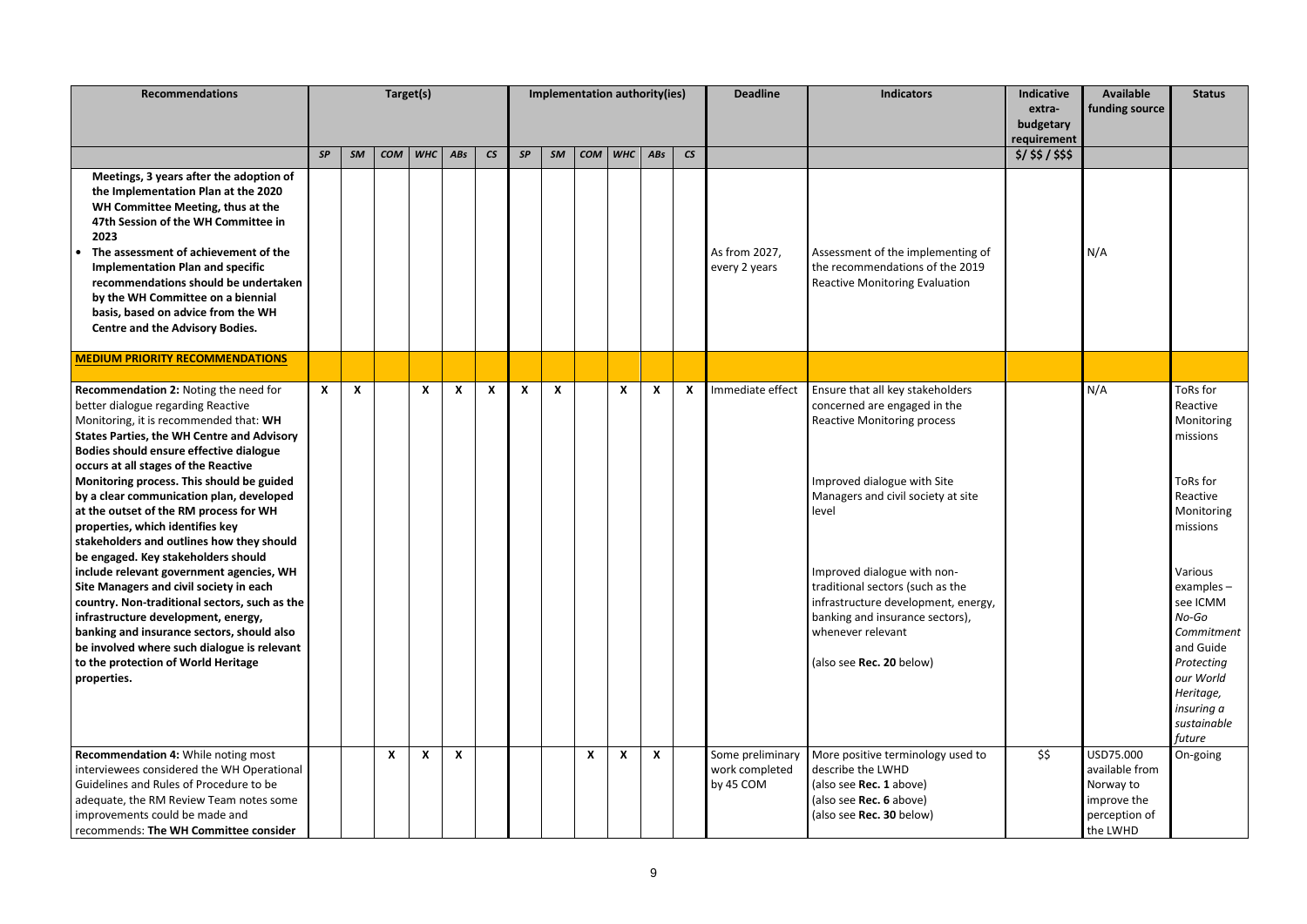| funding source<br>extra-<br>budgetary<br>requirement<br>WHC<br><b>WHC</b><br>$\mathsf{CS}$<br>SP<br><b>SM</b><br><b>COM</b><br>ABs<br>$\mathsf{CS}$<br>SP<br>SM<br><b>COM</b><br>AB <sub>5</sub><br>$$1$ \$\$ $1$ \$\$\$<br>changes, through the development of<br>Modalities in place for the<br>See Section<br>on costed<br>internal policy and procedure documents,<br>establishment of Costed Action Plans<br>to improve the functionality of the WH<br>for properties on the LWHD,<br>Action plans<br>Operational Guidelines in areas including,<br>whenever relevant<br>and on<br>but not limited to: terminology to describe<br>(also see Rec. 29 above)<br>properties<br>the Danger List in a more positive way; the<br>that have<br>development of costed action plans for DL<br>Modalities in place to give special<br>been on the<br>LWHD for<br>properties; and the need for special<br>attention to properties that have<br>attention to properties that have been on<br>been on the LWHD for over 10 years<br>over 10 years<br>in Document<br>the DL for more than 10 years.<br>WHC/21/44.<br>COM/7<br>X<br>$\mathbf{x}$<br>N/A<br>Recommendation 10: Noting the important<br>$\mathbf{x}$<br>$\boldsymbol{\mathsf{x}}$<br>$\boldsymbol{x}$<br>X<br>$\mathsf{x}$<br>X<br>X<br>Immediate effect<br>Measures in place for an improved<br>roles of the WH Centre and the Advisory<br>dialogue on Reactive Monitoring<br>Bodies in Reactive Monitoring, it is<br>between key stakeholders<br>recommended that: Measures to improve<br>dialogue on Reactive Monitoring between<br>UNESCO Field Offices more involved<br>key stakeholders should be undertaken,<br>in the Reactive Monitoring process<br>particularly at national and regional levels,<br>including between UNESCO Regional Offices<br><b>IUCN Regional Offices and ICOMOS</b><br>and relevant States Parties, and also<br>National Committees more involved<br>between the respective Regional Offices of<br>in the Reactive Monitoring process<br><b>IUCN and relevant National Committees of</b><br>ICOMOS.<br>X<br>$\boldsymbol{x}$<br>Recommendation 12: Noting differing views<br>X<br>As from missions<br>As a standard practice, Reactive<br>Financial<br>X<br>expressed regarding the roles of the WH<br>requested by<br>Monitoring missions to be<br>impact on WHF<br>44 COM<br>undertaken on a joint basis between<br>(Reactive<br>Centre and the Advisory Bodies in Reactive<br>the WHC and the ABs<br>Monitoring<br>Monitoring missions, it is recommended<br>that: Reactive Monitoring missions should,<br>missions)<br>where possible, be undertaken on a joint<br>(also see Rec. 11 above)<br>basis between the WH Centre and the<br>Advisory Bodies, particularly when there<br>are politically sensitive issues involved.<br>Joint missions must not, however,<br>compromise the primary function of<br>Reactive Monitoring missions, which is to<br>provide high quality technical and objective<br>advice to the WH Committee and States | <b>Recommendations</b>                  |  | Target(s) |  |  | Implementation authority(ies) |  | <b>Deadline</b> | <b>Indicators</b> | Indicative | Available | <b>Status</b> |
|--------------------------------------------------------------------------------------------------------------------------------------------------------------------------------------------------------------------------------------------------------------------------------------------------------------------------------------------------------------------------------------------------------------------------------------------------------------------------------------------------------------------------------------------------------------------------------------------------------------------------------------------------------------------------------------------------------------------------------------------------------------------------------------------------------------------------------------------------------------------------------------------------------------------------------------------------------------------------------------------------------------------------------------------------------------------------------------------------------------------------------------------------------------------------------------------------------------------------------------------------------------------------------------------------------------------------------------------------------------------------------------------------------------------------------------------------------------------------------------------------------------------------------------------------------------------------------------------------------------------------------------------------------------------------------------------------------------------------------------------------------------------------------------------------------------------------------------------------------------------------------------------------------------------------------------------------------------------------------------------------------------------------------------------------------------------------------------------------------------------------------------------------------------------------------------------------------------------------------------------------------------------------------------------------------------------------------------------------------------------------------------------------------------------------------------------------------------------------------------------------------------------------------------------------------------------------------------------------------------------------------------------------------------------------------------------------------------------------------------------------------------------------------------------------------------------------------------------------------------------------------------------------------------------------------------------------------------------------------------------------------------------------------------|-----------------------------------------|--|-----------|--|--|-------------------------------|--|-----------------|-------------------|------------|-----------|---------------|
|                                                                                                                                                                                                                                                                                                                                                                                                                                                                                                                                                                                                                                                                                                                                                                                                                                                                                                                                                                                                                                                                                                                                                                                                                                                                                                                                                                                                                                                                                                                                                                                                                                                                                                                                                                                                                                                                                                                                                                                                                                                                                                                                                                                                                                                                                                                                                                                                                                                                                                                                                                                                                                                                                                                                                                                                                                                                                                                                                                                                                                      |                                         |  |           |  |  |                               |  |                 |                   |            |           |               |
|                                                                                                                                                                                                                                                                                                                                                                                                                                                                                                                                                                                                                                                                                                                                                                                                                                                                                                                                                                                                                                                                                                                                                                                                                                                                                                                                                                                                                                                                                                                                                                                                                                                                                                                                                                                                                                                                                                                                                                                                                                                                                                                                                                                                                                                                                                                                                                                                                                                                                                                                                                                                                                                                                                                                                                                                                                                                                                                                                                                                                                      |                                         |  |           |  |  |                               |  |                 |                   |            |           |               |
|                                                                                                                                                                                                                                                                                                                                                                                                                                                                                                                                                                                                                                                                                                                                                                                                                                                                                                                                                                                                                                                                                                                                                                                                                                                                                                                                                                                                                                                                                                                                                                                                                                                                                                                                                                                                                                                                                                                                                                                                                                                                                                                                                                                                                                                                                                                                                                                                                                                                                                                                                                                                                                                                                                                                                                                                                                                                                                                                                                                                                                      |                                         |  |           |  |  |                               |  |                 |                   |            |           |               |
|                                                                                                                                                                                                                                                                                                                                                                                                                                                                                                                                                                                                                                                                                                                                                                                                                                                                                                                                                                                                                                                                                                                                                                                                                                                                                                                                                                                                                                                                                                                                                                                                                                                                                                                                                                                                                                                                                                                                                                                                                                                                                                                                                                                                                                                                                                                                                                                                                                                                                                                                                                                                                                                                                                                                                                                                                                                                                                                                                                                                                                      |                                         |  |           |  |  |                               |  |                 |                   |            |           |               |
|                                                                                                                                                                                                                                                                                                                                                                                                                                                                                                                                                                                                                                                                                                                                                                                                                                                                                                                                                                                                                                                                                                                                                                                                                                                                                                                                                                                                                                                                                                                                                                                                                                                                                                                                                                                                                                                                                                                                                                                                                                                                                                                                                                                                                                                                                                                                                                                                                                                                                                                                                                                                                                                                                                                                                                                                                                                                                                                                                                                                                                      |                                         |  |           |  |  |                               |  |                 |                   |            |           |               |
|                                                                                                                                                                                                                                                                                                                                                                                                                                                                                                                                                                                                                                                                                                                                                                                                                                                                                                                                                                                                                                                                                                                                                                                                                                                                                                                                                                                                                                                                                                                                                                                                                                                                                                                                                                                                                                                                                                                                                                                                                                                                                                                                                                                                                                                                                                                                                                                                                                                                                                                                                                                                                                                                                                                                                                                                                                                                                                                                                                                                                                      |                                         |  |           |  |  |                               |  |                 |                   |            |           |               |
|                                                                                                                                                                                                                                                                                                                                                                                                                                                                                                                                                                                                                                                                                                                                                                                                                                                                                                                                                                                                                                                                                                                                                                                                                                                                                                                                                                                                                                                                                                                                                                                                                                                                                                                                                                                                                                                                                                                                                                                                                                                                                                                                                                                                                                                                                                                                                                                                                                                                                                                                                                                                                                                                                                                                                                                                                                                                                                                                                                                                                                      |                                         |  |           |  |  |                               |  |                 |                   |            |           |               |
|                                                                                                                                                                                                                                                                                                                                                                                                                                                                                                                                                                                                                                                                                                                                                                                                                                                                                                                                                                                                                                                                                                                                                                                                                                                                                                                                                                                                                                                                                                                                                                                                                                                                                                                                                                                                                                                                                                                                                                                                                                                                                                                                                                                                                                                                                                                                                                                                                                                                                                                                                                                                                                                                                                                                                                                                                                                                                                                                                                                                                                      |                                         |  |           |  |  |                               |  |                 |                   |            |           |               |
|                                                                                                                                                                                                                                                                                                                                                                                                                                                                                                                                                                                                                                                                                                                                                                                                                                                                                                                                                                                                                                                                                                                                                                                                                                                                                                                                                                                                                                                                                                                                                                                                                                                                                                                                                                                                                                                                                                                                                                                                                                                                                                                                                                                                                                                                                                                                                                                                                                                                                                                                                                                                                                                                                                                                                                                                                                                                                                                                                                                                                                      |                                         |  |           |  |  |                               |  |                 |                   |            |           |               |
|                                                                                                                                                                                                                                                                                                                                                                                                                                                                                                                                                                                                                                                                                                                                                                                                                                                                                                                                                                                                                                                                                                                                                                                                                                                                                                                                                                                                                                                                                                                                                                                                                                                                                                                                                                                                                                                                                                                                                                                                                                                                                                                                                                                                                                                                                                                                                                                                                                                                                                                                                                                                                                                                                                                                                                                                                                                                                                                                                                                                                                      |                                         |  |           |  |  |                               |  |                 |                   |            |           |               |
|                                                                                                                                                                                                                                                                                                                                                                                                                                                                                                                                                                                                                                                                                                                                                                                                                                                                                                                                                                                                                                                                                                                                                                                                                                                                                                                                                                                                                                                                                                                                                                                                                                                                                                                                                                                                                                                                                                                                                                                                                                                                                                                                                                                                                                                                                                                                                                                                                                                                                                                                                                                                                                                                                                                                                                                                                                                                                                                                                                                                                                      |                                         |  |           |  |  |                               |  |                 |                   |            |           |               |
|                                                                                                                                                                                                                                                                                                                                                                                                                                                                                                                                                                                                                                                                                                                                                                                                                                                                                                                                                                                                                                                                                                                                                                                                                                                                                                                                                                                                                                                                                                                                                                                                                                                                                                                                                                                                                                                                                                                                                                                                                                                                                                                                                                                                                                                                                                                                                                                                                                                                                                                                                                                                                                                                                                                                                                                                                                                                                                                                                                                                                                      |                                         |  |           |  |  |                               |  |                 |                   |            |           |               |
|                                                                                                                                                                                                                                                                                                                                                                                                                                                                                                                                                                                                                                                                                                                                                                                                                                                                                                                                                                                                                                                                                                                                                                                                                                                                                                                                                                                                                                                                                                                                                                                                                                                                                                                                                                                                                                                                                                                                                                                                                                                                                                                                                                                                                                                                                                                                                                                                                                                                                                                                                                                                                                                                                                                                                                                                                                                                                                                                                                                                                                      |                                         |  |           |  |  |                               |  |                 |                   |            |           |               |
|                                                                                                                                                                                                                                                                                                                                                                                                                                                                                                                                                                                                                                                                                                                                                                                                                                                                                                                                                                                                                                                                                                                                                                                                                                                                                                                                                                                                                                                                                                                                                                                                                                                                                                                                                                                                                                                                                                                                                                                                                                                                                                                                                                                                                                                                                                                                                                                                                                                                                                                                                                                                                                                                                                                                                                                                                                                                                                                                                                                                                                      |                                         |  |           |  |  |                               |  |                 |                   |            |           |               |
|                                                                                                                                                                                                                                                                                                                                                                                                                                                                                                                                                                                                                                                                                                                                                                                                                                                                                                                                                                                                                                                                                                                                                                                                                                                                                                                                                                                                                                                                                                                                                                                                                                                                                                                                                                                                                                                                                                                                                                                                                                                                                                                                                                                                                                                                                                                                                                                                                                                                                                                                                                                                                                                                                                                                                                                                                                                                                                                                                                                                                                      |                                         |  |           |  |  |                               |  |                 |                   |            |           |               |
|                                                                                                                                                                                                                                                                                                                                                                                                                                                                                                                                                                                                                                                                                                                                                                                                                                                                                                                                                                                                                                                                                                                                                                                                                                                                                                                                                                                                                                                                                                                                                                                                                                                                                                                                                                                                                                                                                                                                                                                                                                                                                                                                                                                                                                                                                                                                                                                                                                                                                                                                                                                                                                                                                                                                                                                                                                                                                                                                                                                                                                      |                                         |  |           |  |  |                               |  |                 |                   |            |           |               |
|                                                                                                                                                                                                                                                                                                                                                                                                                                                                                                                                                                                                                                                                                                                                                                                                                                                                                                                                                                                                                                                                                                                                                                                                                                                                                                                                                                                                                                                                                                                                                                                                                                                                                                                                                                                                                                                                                                                                                                                                                                                                                                                                                                                                                                                                                                                                                                                                                                                                                                                                                                                                                                                                                                                                                                                                                                                                                                                                                                                                                                      |                                         |  |           |  |  |                               |  |                 |                   |            |           |               |
|                                                                                                                                                                                                                                                                                                                                                                                                                                                                                                                                                                                                                                                                                                                                                                                                                                                                                                                                                                                                                                                                                                                                                                                                                                                                                                                                                                                                                                                                                                                                                                                                                                                                                                                                                                                                                                                                                                                                                                                                                                                                                                                                                                                                                                                                                                                                                                                                                                                                                                                                                                                                                                                                                                                                                                                                                                                                                                                                                                                                                                      |                                         |  |           |  |  |                               |  |                 |                   |            |           |               |
|                                                                                                                                                                                                                                                                                                                                                                                                                                                                                                                                                                                                                                                                                                                                                                                                                                                                                                                                                                                                                                                                                                                                                                                                                                                                                                                                                                                                                                                                                                                                                                                                                                                                                                                                                                                                                                                                                                                                                                                                                                                                                                                                                                                                                                                                                                                                                                                                                                                                                                                                                                                                                                                                                                                                                                                                                                                                                                                                                                                                                                      |                                         |  |           |  |  |                               |  |                 |                   |            |           |               |
|                                                                                                                                                                                                                                                                                                                                                                                                                                                                                                                                                                                                                                                                                                                                                                                                                                                                                                                                                                                                                                                                                                                                                                                                                                                                                                                                                                                                                                                                                                                                                                                                                                                                                                                                                                                                                                                                                                                                                                                                                                                                                                                                                                                                                                                                                                                                                                                                                                                                                                                                                                                                                                                                                                                                                                                                                                                                                                                                                                                                                                      |                                         |  |           |  |  |                               |  |                 |                   |            |           |               |
|                                                                                                                                                                                                                                                                                                                                                                                                                                                                                                                                                                                                                                                                                                                                                                                                                                                                                                                                                                                                                                                                                                                                                                                                                                                                                                                                                                                                                                                                                                                                                                                                                                                                                                                                                                                                                                                                                                                                                                                                                                                                                                                                                                                                                                                                                                                                                                                                                                                                                                                                                                                                                                                                                                                                                                                                                                                                                                                                                                                                                                      |                                         |  |           |  |  |                               |  |                 |                   |            |           |               |
|                                                                                                                                                                                                                                                                                                                                                                                                                                                                                                                                                                                                                                                                                                                                                                                                                                                                                                                                                                                                                                                                                                                                                                                                                                                                                                                                                                                                                                                                                                                                                                                                                                                                                                                                                                                                                                                                                                                                                                                                                                                                                                                                                                                                                                                                                                                                                                                                                                                                                                                                                                                                                                                                                                                                                                                                                                                                                                                                                                                                                                      |                                         |  |           |  |  |                               |  |                 |                   |            |           |               |
|                                                                                                                                                                                                                                                                                                                                                                                                                                                                                                                                                                                                                                                                                                                                                                                                                                                                                                                                                                                                                                                                                                                                                                                                                                                                                                                                                                                                                                                                                                                                                                                                                                                                                                                                                                                                                                                                                                                                                                                                                                                                                                                                                                                                                                                                                                                                                                                                                                                                                                                                                                                                                                                                                                                                                                                                                                                                                                                                                                                                                                      |                                         |  |           |  |  |                               |  |                 |                   |            |           |               |
|                                                                                                                                                                                                                                                                                                                                                                                                                                                                                                                                                                                                                                                                                                                                                                                                                                                                                                                                                                                                                                                                                                                                                                                                                                                                                                                                                                                                                                                                                                                                                                                                                                                                                                                                                                                                                                                                                                                                                                                                                                                                                                                                                                                                                                                                                                                                                                                                                                                                                                                                                                                                                                                                                                                                                                                                                                                                                                                                                                                                                                      |                                         |  |           |  |  |                               |  |                 |                   |            |           |               |
|                                                                                                                                                                                                                                                                                                                                                                                                                                                                                                                                                                                                                                                                                                                                                                                                                                                                                                                                                                                                                                                                                                                                                                                                                                                                                                                                                                                                                                                                                                                                                                                                                                                                                                                                                                                                                                                                                                                                                                                                                                                                                                                                                                                                                                                                                                                                                                                                                                                                                                                                                                                                                                                                                                                                                                                                                                                                                                                                                                                                                                      |                                         |  |           |  |  |                               |  |                 |                   |            |           |               |
|                                                                                                                                                                                                                                                                                                                                                                                                                                                                                                                                                                                                                                                                                                                                                                                                                                                                                                                                                                                                                                                                                                                                                                                                                                                                                                                                                                                                                                                                                                                                                                                                                                                                                                                                                                                                                                                                                                                                                                                                                                                                                                                                                                                                                                                                                                                                                                                                                                                                                                                                                                                                                                                                                                                                                                                                                                                                                                                                                                                                                                      |                                         |  |           |  |  |                               |  |                 |                   |            |           |               |
|                                                                                                                                                                                                                                                                                                                                                                                                                                                                                                                                                                                                                                                                                                                                                                                                                                                                                                                                                                                                                                                                                                                                                                                                                                                                                                                                                                                                                                                                                                                                                                                                                                                                                                                                                                                                                                                                                                                                                                                                                                                                                                                                                                                                                                                                                                                                                                                                                                                                                                                                                                                                                                                                                                                                                                                                                                                                                                                                                                                                                                      |                                         |  |           |  |  |                               |  |                 |                   |            |           |               |
|                                                                                                                                                                                                                                                                                                                                                                                                                                                                                                                                                                                                                                                                                                                                                                                                                                                                                                                                                                                                                                                                                                                                                                                                                                                                                                                                                                                                                                                                                                                                                                                                                                                                                                                                                                                                                                                                                                                                                                                                                                                                                                                                                                                                                                                                                                                                                                                                                                                                                                                                                                                                                                                                                                                                                                                                                                                                                                                                                                                                                                      |                                         |  |           |  |  |                               |  |                 |                   |            |           |               |
|                                                                                                                                                                                                                                                                                                                                                                                                                                                                                                                                                                                                                                                                                                                                                                                                                                                                                                                                                                                                                                                                                                                                                                                                                                                                                                                                                                                                                                                                                                                                                                                                                                                                                                                                                                                                                                                                                                                                                                                                                                                                                                                                                                                                                                                                                                                                                                                                                                                                                                                                                                                                                                                                                                                                                                                                                                                                                                                                                                                                                                      |                                         |  |           |  |  |                               |  |                 |                   |            |           |               |
|                                                                                                                                                                                                                                                                                                                                                                                                                                                                                                                                                                                                                                                                                                                                                                                                                                                                                                                                                                                                                                                                                                                                                                                                                                                                                                                                                                                                                                                                                                                                                                                                                                                                                                                                                                                                                                                                                                                                                                                                                                                                                                                                                                                                                                                                                                                                                                                                                                                                                                                                                                                                                                                                                                                                                                                                                                                                                                                                                                                                                                      |                                         |  |           |  |  |                               |  |                 |                   |            |           |               |
|                                                                                                                                                                                                                                                                                                                                                                                                                                                                                                                                                                                                                                                                                                                                                                                                                                                                                                                                                                                                                                                                                                                                                                                                                                                                                                                                                                                                                                                                                                                                                                                                                                                                                                                                                                                                                                                                                                                                                                                                                                                                                                                                                                                                                                                                                                                                                                                                                                                                                                                                                                                                                                                                                                                                                                                                                                                                                                                                                                                                                                      |                                         |  |           |  |  |                               |  |                 |                   |            |           |               |
|                                                                                                                                                                                                                                                                                                                                                                                                                                                                                                                                                                                                                                                                                                                                                                                                                                                                                                                                                                                                                                                                                                                                                                                                                                                                                                                                                                                                                                                                                                                                                                                                                                                                                                                                                                                                                                                                                                                                                                                                                                                                                                                                                                                                                                                                                                                                                                                                                                                                                                                                                                                                                                                                                                                                                                                                                                                                                                                                                                                                                                      |                                         |  |           |  |  |                               |  |                 |                   |            |           |               |
|                                                                                                                                                                                                                                                                                                                                                                                                                                                                                                                                                                                                                                                                                                                                                                                                                                                                                                                                                                                                                                                                                                                                                                                                                                                                                                                                                                                                                                                                                                                                                                                                                                                                                                                                                                                                                                                                                                                                                                                                                                                                                                                                                                                                                                                                                                                                                                                                                                                                                                                                                                                                                                                                                                                                                                                                                                                                                                                                                                                                                                      |                                         |  |           |  |  |                               |  |                 |                   |            |           |               |
|                                                                                                                                                                                                                                                                                                                                                                                                                                                                                                                                                                                                                                                                                                                                                                                                                                                                                                                                                                                                                                                                                                                                                                                                                                                                                                                                                                                                                                                                                                                                                                                                                                                                                                                                                                                                                                                                                                                                                                                                                                                                                                                                                                                                                                                                                                                                                                                                                                                                                                                                                                                                                                                                                                                                                                                                                                                                                                                                                                                                                                      |                                         |  |           |  |  |                               |  |                 |                   |            |           |               |
|                                                                                                                                                                                                                                                                                                                                                                                                                                                                                                                                                                                                                                                                                                                                                                                                                                                                                                                                                                                                                                                                                                                                                                                                                                                                                                                                                                                                                                                                                                                                                                                                                                                                                                                                                                                                                                                                                                                                                                                                                                                                                                                                                                                                                                                                                                                                                                                                                                                                                                                                                                                                                                                                                                                                                                                                                                                                                                                                                                                                                                      |                                         |  |           |  |  |                               |  |                 |                   |            |           |               |
|                                                                                                                                                                                                                                                                                                                                                                                                                                                                                                                                                                                                                                                                                                                                                                                                                                                                                                                                                                                                                                                                                                                                                                                                                                                                                                                                                                                                                                                                                                                                                                                                                                                                                                                                                                                                                                                                                                                                                                                                                                                                                                                                                                                                                                                                                                                                                                                                                                                                                                                                                                                                                                                                                                                                                                                                                                                                                                                                                                                                                                      |                                         |  |           |  |  |                               |  |                 |                   |            |           |               |
|                                                                                                                                                                                                                                                                                                                                                                                                                                                                                                                                                                                                                                                                                                                                                                                                                                                                                                                                                                                                                                                                                                                                                                                                                                                                                                                                                                                                                                                                                                                                                                                                                                                                                                                                                                                                                                                                                                                                                                                                                                                                                                                                                                                                                                                                                                                                                                                                                                                                                                                                                                                                                                                                                                                                                                                                                                                                                                                                                                                                                                      |                                         |  |           |  |  |                               |  |                 |                   |            |           |               |
|                                                                                                                                                                                                                                                                                                                                                                                                                                                                                                                                                                                                                                                                                                                                                                                                                                                                                                                                                                                                                                                                                                                                                                                                                                                                                                                                                                                                                                                                                                                                                                                                                                                                                                                                                                                                                                                                                                                                                                                                                                                                                                                                                                                                                                                                                                                                                                                                                                                                                                                                                                                                                                                                                                                                                                                                                                                                                                                                                                                                                                      |                                         |  |           |  |  |                               |  |                 |                   |            |           |               |
|                                                                                                                                                                                                                                                                                                                                                                                                                                                                                                                                                                                                                                                                                                                                                                                                                                                                                                                                                                                                                                                                                                                                                                                                                                                                                                                                                                                                                                                                                                                                                                                                                                                                                                                                                                                                                                                                                                                                                                                                                                                                                                                                                                                                                                                                                                                                                                                                                                                                                                                                                                                                                                                                                                                                                                                                                                                                                                                                                                                                                                      |                                         |  |           |  |  |                               |  |                 |                   |            |           |               |
|                                                                                                                                                                                                                                                                                                                                                                                                                                                                                                                                                                                                                                                                                                                                                                                                                                                                                                                                                                                                                                                                                                                                                                                                                                                                                                                                                                                                                                                                                                                                                                                                                                                                                                                                                                                                                                                                                                                                                                                                                                                                                                                                                                                                                                                                                                                                                                                                                                                                                                                                                                                                                                                                                                                                                                                                                                                                                                                                                                                                                                      |                                         |  |           |  |  |                               |  |                 |                   |            |           |               |
|                                                                                                                                                                                                                                                                                                                                                                                                                                                                                                                                                                                                                                                                                                                                                                                                                                                                                                                                                                                                                                                                                                                                                                                                                                                                                                                                                                                                                                                                                                                                                                                                                                                                                                                                                                                                                                                                                                                                                                                                                                                                                                                                                                                                                                                                                                                                                                                                                                                                                                                                                                                                                                                                                                                                                                                                                                                                                                                                                                                                                                      |                                         |  |           |  |  |                               |  |                 |                   |            |           |               |
| Parties.                                                                                                                                                                                                                                                                                                                                                                                                                                                                                                                                                                                                                                                                                                                                                                                                                                                                                                                                                                                                                                                                                                                                                                                                                                                                                                                                                                                                                                                                                                                                                                                                                                                                                                                                                                                                                                                                                                                                                                                                                                                                                                                                                                                                                                                                                                                                                                                                                                                                                                                                                                                                                                                                                                                                                                                                                                                                                                                                                                                                                             |                                         |  |           |  |  |                               |  |                 |                   |            |           |               |
| $\mathsf{x}$<br>$\boldsymbol{x}$<br>$\boldsymbol{x}$<br>Performance of the ABs' Reactive<br>\$\$<br>N/A<br>Recommendation 15: Noting the Advisory<br>X<br>X<br>X<br>$\boldsymbol{\mathsf{x}}$<br>x<br>Immediate effect                                                                                                                                                                                                                                                                                                                                                                                                                                                                                                                                                                                                                                                                                                                                                                                                                                                                                                                                                                                                                                                                                                                                                                                                                                                                                                                                                                                                                                                                                                                                                                                                                                                                                                                                                                                                                                                                                                                                                                                                                                                                                                                                                                                                                                                                                                                                                                                                                                                                                                                                                                                                                                                                                                                                                                                                               |                                         |  |           |  |  |                               |  |                 |                   |            |           |               |
| Bodies should be continually seeking to<br>Monitoring mission experts                                                                                                                                                                                                                                                                                                                                                                                                                                                                                                                                                                                                                                                                                                                                                                                                                                                                                                                                                                                                                                                                                                                                                                                                                                                                                                                                                                                                                                                                                                                                                                                                                                                                                                                                                                                                                                                                                                                                                                                                                                                                                                                                                                                                                                                                                                                                                                                                                                                                                                                                                                                                                                                                                                                                                                                                                                                                                                                                                                |                                         |  |           |  |  |                               |  |                 |                   |            |           |               |
| improve the way in which they can improve<br>systematically assessed                                                                                                                                                                                                                                                                                                                                                                                                                                                                                                                                                                                                                                                                                                                                                                                                                                                                                                                                                                                                                                                                                                                                                                                                                                                                                                                                                                                                                                                                                                                                                                                                                                                                                                                                                                                                                                                                                                                                                                                                                                                                                                                                                                                                                                                                                                                                                                                                                                                                                                                                                                                                                                                                                                                                                                                                                                                                                                                                                                 |                                         |  |           |  |  |                               |  |                 |                   |            |           |               |
| (also see Rec. 23 below)                                                                                                                                                                                                                                                                                                                                                                                                                                                                                                                                                                                                                                                                                                                                                                                                                                                                                                                                                                                                                                                                                                                                                                                                                                                                                                                                                                                                                                                                                                                                                                                                                                                                                                                                                                                                                                                                                                                                                                                                                                                                                                                                                                                                                                                                                                                                                                                                                                                                                                                                                                                                                                                                                                                                                                                                                                                                                                                                                                                                             | their role on RM and also the number of |  |           |  |  |                               |  |                 |                   |            |           |               |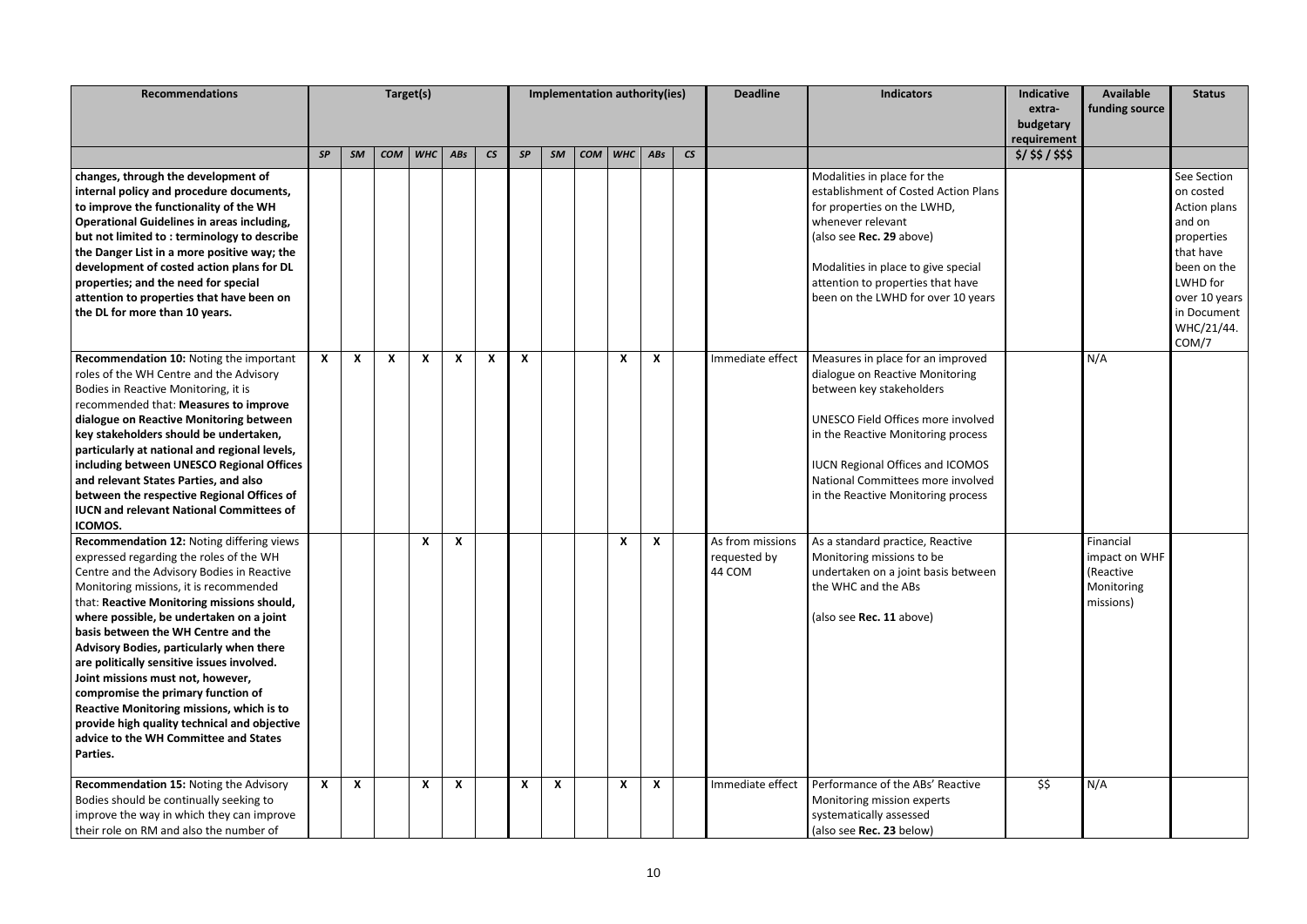| <b>Recommendations</b>                                                                                                                                                                                                                                                                                                                                                                                                                                                                                                                                           |              |                    |     | Target(s) |              |                |              |              | Implementation authority(ies) |                  |     |                          | <b>Deadline</b>  | <b>Indicators</b>                                                                                                                                                                                                                               | Indicative<br>extra-<br>budgetary<br>requirement | <b>Available</b><br>funding source | <b>Status</b>                                                                                                                                                                                                                                  |
|------------------------------------------------------------------------------------------------------------------------------------------------------------------------------------------------------------------------------------------------------------------------------------------------------------------------------------------------------------------------------------------------------------------------------------------------------------------------------------------------------------------------------------------------------------------|--------------|--------------------|-----|-----------|--------------|----------------|--------------|--------------|-------------------------------|------------------|-----|--------------------------|------------------|-------------------------------------------------------------------------------------------------------------------------------------------------------------------------------------------------------------------------------------------------|--------------------------------------------------|------------------------------------|------------------------------------------------------------------------------------------------------------------------------------------------------------------------------------------------------------------------------------------------|
|                                                                                                                                                                                                                                                                                                                                                                                                                                                                                                                                                                  | SP           | <b>SM</b>          | COM | WHC       | ABs          | C <sub>S</sub> | SP           | SM           | COM                           | <b>WHC</b>       | ABs | $\mathsf{CS}\phantom{0}$ |                  |                                                                                                                                                                                                                                                 | $$1$ \$\$ / \$\$\$                               |                                    |                                                                                                                                                                                                                                                |
| suggestions received through interviewees<br>for this project, it is recommended that: The<br>Advisory Bodies should continually explore<br>ways in which their role on Reactive<br>Monitoring can be improved, including but<br>not limited to, through: ensuring the<br>performance of mission experts is<br>continually assessed; improving cooperative<br>work between the ABs and the WH Centre;<br>and exploring "smarter" approaches to<br>undertaking RM.                                                                                                |              |                    |     |           |              |                |              |              |                               |                  |     |                          |                  | New approaches taken to most<br>effectively address the increasing<br>workload on Reactive Monitoring<br>Increased use of "state of the art"<br>information technology, such as<br>drones, in the monitoring of remote<br>natural WH properties |                                                  |                                    | Numerous<br><b>COM</b><br>decisions<br>calling for<br>the use of<br>remote<br>sensing<br>technologies,<br>such as                                                                                                                              |
| Recommendation 16: Noting the important<br>role Civil Society (CS) plays in Reactive<br>Monitoring, it is recommended that: Civil<br>Society should be more involved in the<br><b>Reactive Monitoring process and they</b><br>should also be encouraged to work more<br>closely with WH States Parties, as well as<br>with the Advisory Bodies. Existing<br>frameworks for engaging CS in the work of<br>the WH Convention, such as the IUCN WH<br>Outlook process, should be examined for<br>possible wider application within States<br>Parties and other ABs. | $\mathbf{x}$ | X                  |     |           | $\mathbf{x}$ | X              | $\mathbf{x}$ | X            |                               | $\boldsymbol{x}$ | X   | X                        | Immediate effect | Civil Society be more involved in the<br>Reactive Monitoring process, incl.<br>during Reactive Monitoring missions<br>(also see Rec. 24 above)<br>Reinforced application of Para.174 of<br>the OGs                                              | \$\$                                             | N/A                                | satellites.<br>CS has been<br>more<br>involved<br>already<br>through<br>online<br>consultations<br>exchanges<br>with WHC<br>and ABs<br>during NGO<br>Fora, and is<br>systematicall<br>y given the<br>floor at COM<br>sessions on<br>SOC issues |
| Recommendation 19: Noting the importance<br>of streamlining and improving Reactive<br>Monitoring reporting, it is recommended<br>that: Options to streamline and improve<br><b>State Party reporting on Reactive</b><br>Monitoring should be explored, to enable<br><b>States Parties to more effectively meet</b><br>obligations under the WH Convention,<br>without compromising the OUV of WH<br>properties.                                                                                                                                                  | $\mathbf{x}$ | $\pmb{\mathsf{x}}$ |     |           |              |                | $\mathbf{x}$ | $\pmb{\chi}$ |                               | X                | X   |                          | Immediate effect | Streamlined and improved reporting<br>by the State Party on Reactive<br>Monitoring<br>More systematic application of<br>Para.172 of the OGs                                                                                                     |                                                  | N/A                                | A standard<br>compulsory<br>format for SP<br>reports<br>already<br>exists<br>(adopted in<br>$2015 -$<br>Annex 13 of<br>the OGs)                                                                                                                |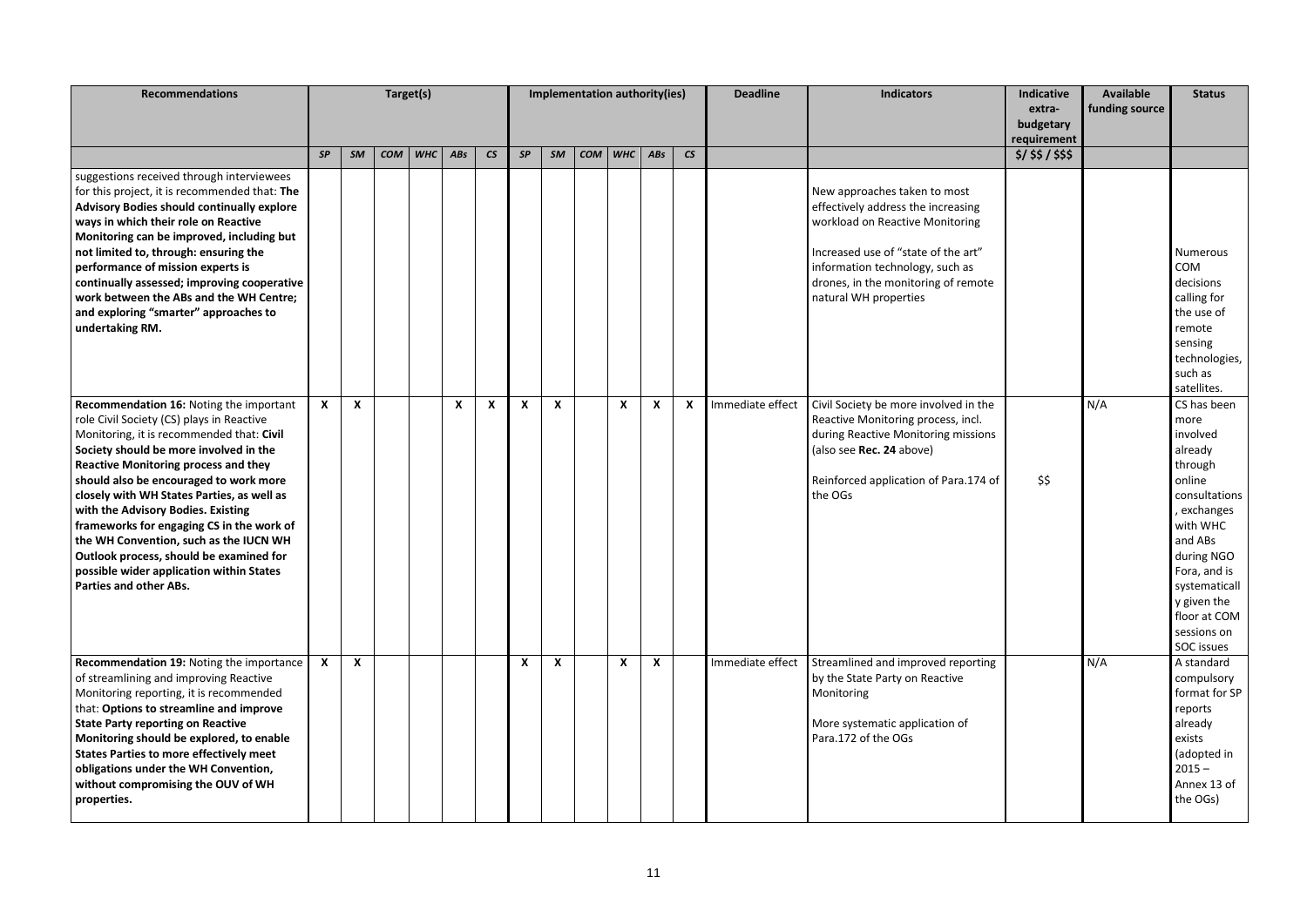| <b>Recommendations</b>                                                                                                                                                                                                                                                                                                                                                                                                                                                        |    |           |            | Target(s) |                  |                          | Implementation authority(ies) |                           |            |            |                           | <b>Deadline</b> | <b>Indicators</b>                                | <b>Indicative</b><br>extra-<br>budgetary                                                                                                                                                                                                                      | Available<br>funding source | <b>Status</b> |                                                                                                                                                                    |
|-------------------------------------------------------------------------------------------------------------------------------------------------------------------------------------------------------------------------------------------------------------------------------------------------------------------------------------------------------------------------------------------------------------------------------------------------------------------------------|----|-----------|------------|-----------|------------------|--------------------------|-------------------------------|---------------------------|------------|------------|---------------------------|-----------------|--------------------------------------------------|---------------------------------------------------------------------------------------------------------------------------------------------------------------------------------------------------------------------------------------------------------------|-----------------------------|---------------|--------------------------------------------------------------------------------------------------------------------------------------------------------------------|
|                                                                                                                                                                                                                                                                                                                                                                                                                                                                               |    |           |            |           |                  |                          |                               |                           |            |            |                           |                 |                                                  |                                                                                                                                                                                                                                                               | requirement                 |               |                                                                                                                                                                    |
|                                                                                                                                                                                                                                                                                                                                                                                                                                                                               | SP | <b>SM</b> | <b>COM</b> | WHC       | AB <sub>S</sub>  | $\mathsf{CS}\phantom{0}$ | SP                            | <b>SM</b>                 | <b>COM</b> | <b>WHC</b> | AB <sub>S</sub>           | $\mathsf{CS}$   |                                                  |                                                                                                                                                                                                                                                               | $$1$ \$\$ / \$\$\$          |               |                                                                                                                                                                    |
| Recommendation 20: Noting the importance<br>of fully involving WH Site Managers in the<br>SOC process, it is recommended that: States<br>Parties should ensure that WH Site<br>Managers are adequately and effectively<br>engaged in the preparation of Reactive<br>Monitoring reports for the WH Committee<br>and the follow up actions arising.                                                                                                                             | X  | X         |            |           |                  |                          | X                             | $\boldsymbol{\mathsf{x}}$ |            |            |                           |                 | Immediate effect                                 | Site Managers more effectively<br>engaged in the preparation of SOC<br>reports<br>(also see Rec. 2 above)<br>(also see Rec. 5 above)<br>(also see Rec. 7 above)<br>(also see Rec. 9 above)<br>(also see Rec. 24 above)                                        |                             | N/A           |                                                                                                                                                                    |
| Recommendation 23: Noting concerns<br>raised by some interviewees regarding the<br>selection of RM Mission Experts and the<br>needs to ensure the highest quality of RM<br>Mission reports, it is recommended that: The<br>WH Centre and the ABs collectively develop<br>a policy on how they select Mission experts<br>and on how they assess their performances<br>in relation to their roles and<br>responsibilities. This should be shared with<br><b>States Parties.</b> |    |           |            | X         | $\boldsymbol{x}$ |                          |                               |                           |            | X          | $\boldsymbol{\mathsf{x}}$ |                 | By 45COM                                         | Policy on how WHC and ABs select<br>their mission experts and how they<br>assess their performances developed<br>and shared with SPs<br>Performance of the ABs' Reactive<br>Monitoring mission experts<br>systematically assessed<br>(also see Rec. 15 above) |                             | N/A           |                                                                                                                                                                    |
| Recommendation 25: Noting the different<br>and emerging approaches to conservation<br>and management of Heritage, it is<br>recommended that: The WHC and ABs<br>should ensure on-going review of the<br>factors included in the conceptual<br>framework, and standard list of factors, for<br>both Reactive Monitoring and Periodic<br>Reporting.                                                                                                                             |    |           |            | X         | X                |                          |                               |                           |            | X          | $\boldsymbol{x}$          |                 | In parallel with<br>next PR reflection<br>period | Standard list of factors reviewed, if<br>necessary                                                                                                                                                                                                            | \$\$\$                      | N/A           | The standard<br>list is used<br>for both the<br>Reactive<br>Monitoring<br>and Periodic<br>Reporting-<br>difficult to<br>revise it                                  |
| Recommendation 27: Noting the need for<br>transparency of funds allocated through the<br>WH Fund, it is recommended that: The WH<br><b>Fund Danger Sites Budget Line should be</b><br>revised to separately show the amount of<br>resources allocated for properties inscribed<br>on the List of WH in Danger.                                                                                                                                                                |    |           |            | X         |                  |                          |                               |                           |            | X          |                           |                 |                                                  | WHF Budget Line for the LWHD sites<br>revised to separately show the<br>resources allocated for the<br>properties inscribed on this List<br>(also see Rec. 28 above)                                                                                          |                             | N/A           | Note that<br>funding from<br>this Budget<br>line does not<br>go to the<br>ABs. It was<br>sometimes<br>used, when<br>underspent,<br>to pay for<br>WHC's<br>Reactive |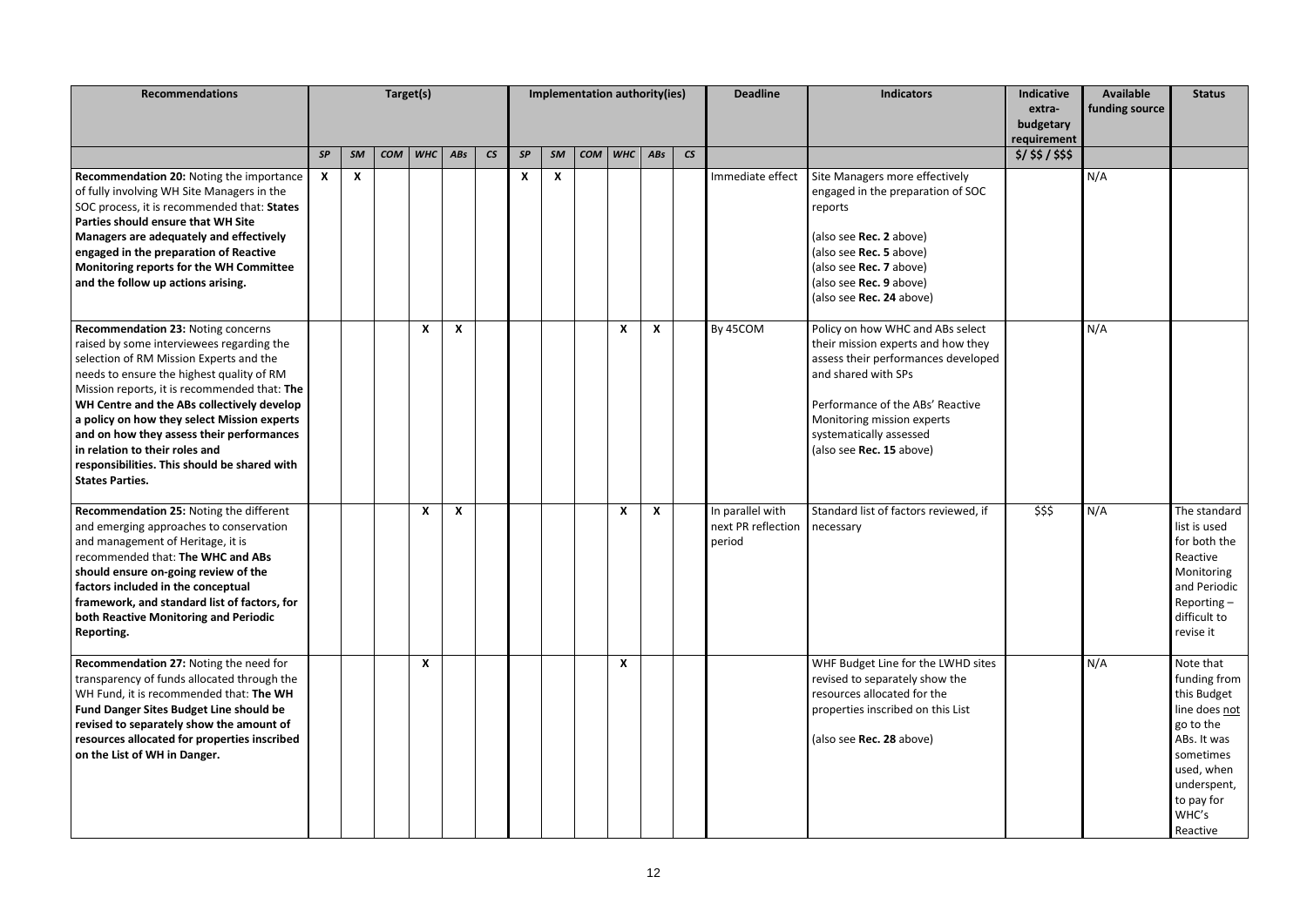| <b>Recommendations</b>                                                                                                                                                                                                                                                                                                                                                                                                                                                                                                                                                                                                                                                           |                           |    |     | Target(s)        |              |                          |    |                           |     | Implementation authority(ies) |                           |                           | <b>Deadline</b>  | <b>Indicators</b>                                                                                                                                                                                                                                                                                                                                                                                                                    | Indicative              | <b>Available</b> | <b>Status</b>                                                                                                                                                                                                                  |
|----------------------------------------------------------------------------------------------------------------------------------------------------------------------------------------------------------------------------------------------------------------------------------------------------------------------------------------------------------------------------------------------------------------------------------------------------------------------------------------------------------------------------------------------------------------------------------------------------------------------------------------------------------------------------------|---------------------------|----|-----|------------------|--------------|--------------------------|----|---------------------------|-----|-------------------------------|---------------------------|---------------------------|------------------|--------------------------------------------------------------------------------------------------------------------------------------------------------------------------------------------------------------------------------------------------------------------------------------------------------------------------------------------------------------------------------------------------------------------------------------|-------------------------|------------------|--------------------------------------------------------------------------------------------------------------------------------------------------------------------------------------------------------------------------------|
|                                                                                                                                                                                                                                                                                                                                                                                                                                                                                                                                                                                                                                                                                  |                           |    |     |                  |              |                          |    |                           |     |                               |                           |                           |                  |                                                                                                                                                                                                                                                                                                                                                                                                                                      | extra-<br>budgetary     | funding source   |                                                                                                                                                                                                                                |
|                                                                                                                                                                                                                                                                                                                                                                                                                                                                                                                                                                                                                                                                                  |                           |    |     |                  |              |                          |    |                           |     |                               |                           |                           |                  |                                                                                                                                                                                                                                                                                                                                                                                                                                      | requirement             |                  |                                                                                                                                                                                                                                |
|                                                                                                                                                                                                                                                                                                                                                                                                                                                                                                                                                                                                                                                                                  | SP                        | SM | COM | WHC              | ABs          | $\mathsf{CS}\phantom{0}$ | SP | SM                        | COM | <b>WHC</b>                    | ABs                       | $\overline{\mathsf{c}}$ s |                  |                                                                                                                                                                                                                                                                                                                                                                                                                                      | 5/55/555                |                  |                                                                                                                                                                                                                                |
|                                                                                                                                                                                                                                                                                                                                                                                                                                                                                                                                                                                                                                                                                  |                           |    |     |                  |              |                          |    |                           |     |                               |                           |                           |                  |                                                                                                                                                                                                                                                                                                                                                                                                                                      |                         |                  | Monitoring<br>missions, to<br>save funds<br>under the<br>Reactive<br>Monitoring<br><b>Budget line</b>                                                                                                                          |
| Recommendation 30: Noting that the<br>removal of a WH property from the List of<br>WH in Danger generally provides grounds for<br>celebration, it is recommended that: The<br>removal of a WH property from the List of<br>WH in Danger should generally be<br>promoted and widely communicated as a<br>significant "success story" for the<br>Convention.                                                                                                                                                                                                                                                                                                                       | $\boldsymbol{\mathsf{x}}$ | X  | X   | X                | $\mathbf{x}$ | X                        | x  | $\boldsymbol{\mathsf{x}}$ | x   | X                             | $\boldsymbol{\mathsf{x}}$ | $\boldsymbol{\mathsf{x}}$ | As from 44COM    | Systematically communicate widely<br>on the removal of a property from<br>the LWHD, as a significant "success"<br>story" for the Convention<br>Availability of a Communication<br>Strategy promoting success stories,<br>including related to the LWHD<br>(also see Rec. 1 above)<br>(also see Rec. 4 above)<br>(also see Rec. 26 above)                                                                                             |                         | N/A              | A web news<br>is always<br>published on<br>the WHC's<br>website to<br>acknowledge<br>such positive<br>achievement<br>(e.g.<br>http://whc.u<br>nesco.org/en<br>/news/1995<br>and<br>http://whc.u<br>nesco.org/en<br>/news/1997) |
| Recommendation 31: Noting the importance<br>of cooperation between Conventions on<br>issues relating to Reactive Monitoring, it is<br>recommended that: The WH Centre should<br>maintain its already close relationship with<br>the Ramsar Convention on wetlands, and<br>regularly share information on areas where<br>there are overlapping areas of interest, such<br>as in relation to the addition and removing<br>sites from respective "danger lists", or<br>equivalent. The WH Centre should also<br>cooperate with other relevant Conventions,<br>such as CITES and CMS, including at national<br>levels, where this is relevant to the<br>protection of WH properties. |                           |    |     | $\boldsymbol{x}$ |              |                          |    |                           |     | $\boldsymbol{x}$              |                           |                           | Immediate effect | Relationship between the WHC and<br>the Ramsar Convention on wetlands<br>maintained<br>More systematic sharing of<br>information between the WHC and<br>the Ramsar Convention on wetlands,<br>especially on sites facing dangers<br>Reinforced cooperation between the<br>WHC and the other relevant<br>Conventions, such as CITES and CMS,<br>including at national levels, where<br>relevant to the protection of WH<br>properties | $\overline{\mathbf{5}}$ | N/A              | On-going<br>through the<br>Biodiversity<br>Liaison<br>Group<br>between all<br>international<br>biodiversity-<br>related<br>conventions<br>and<br>programmes                                                                    |
| Recommendation 32: Noting differing views<br>regarding the deletion of properties from the<br>WH List, it is recommended that: The World                                                                                                                                                                                                                                                                                                                                                                                                                                                                                                                                         |                           |    | X   | X                | X            |                          |    |                           |     | X                             | X                         |                           | By 45COM         | Improved process for the deletion of<br>properties from the WH List                                                                                                                                                                                                                                                                                                                                                                  | \$                      | N/A              | Process<br>already<br>described in                                                                                                                                                                                             |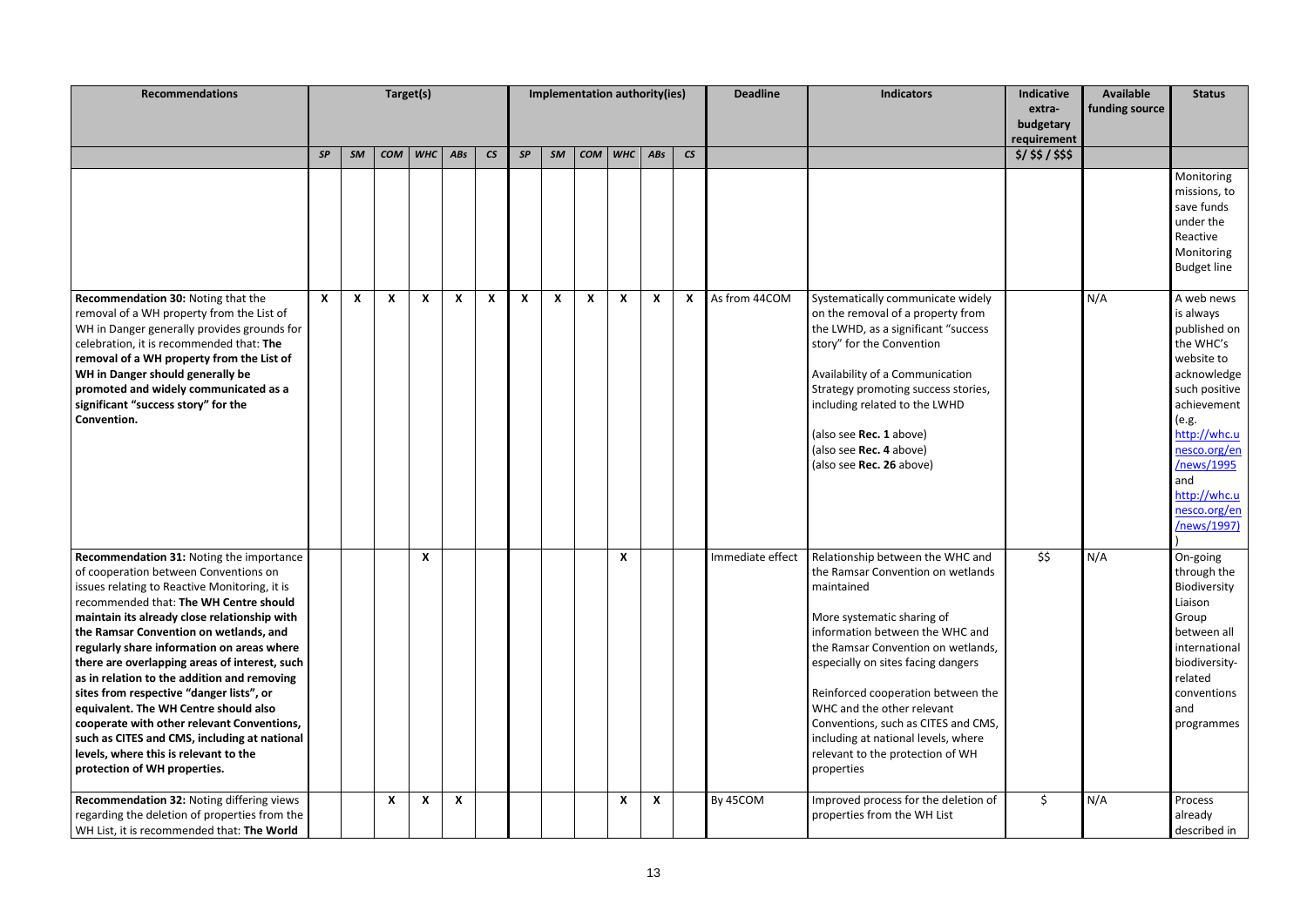| <b>Recommendations</b>                                                                 |           |    |            | Target(s) |              |               |    |           |     | Implementation authority(ies) |                 |                           | <b>Deadline</b>                | <b>Indicators</b>                                                     | Indicative                        | <b>Available</b> | <b>Status</b>         |
|----------------------------------------------------------------------------------------|-----------|----|------------|-----------|--------------|---------------|----|-----------|-----|-------------------------------|-----------------|---------------------------|--------------------------------|-----------------------------------------------------------------------|-----------------------------------|------------------|-----------------------|
|                                                                                        |           |    |            |           |              |               |    |           |     |                               |                 |                           |                                |                                                                       | extra-                            | funding source   |                       |
|                                                                                        |           |    |            |           |              |               |    |           |     |                               |                 |                           |                                |                                                                       | budgetary                         |                  |                       |
|                                                                                        | <b>SP</b> | SM | <b>COM</b> | WHC       | ABs          | $\mathsf{CS}$ | SP | <b>SM</b> | COM | <b>WHC</b>                    | AB <sub>S</sub> | $\overline{\mathsf{c}}$ s |                                |                                                                       | requirement<br>$$1$ \$\$ / \$\$\$ |                  |                       |
|                                                                                        |           |    |            |           |              |               |    |           |     |                               |                 |                           |                                |                                                                       |                                   |                  |                       |
| <b>Heritage Centre and the Advisory Bodies</b>                                         |           |    |            |           |              |               |    |           |     |                               |                 |                           |                                |                                                                       |                                   |                  | Chapter IV.C          |
| discuss the issue of "deletion of properties"                                          |           |    |            |           |              |               |    |           |     |                               |                 |                           |                                |                                                                       |                                   |                  | para.192-198          |
| and bring forward recommendations to                                                   |           |    |            |           |              |               |    |           |     |                               |                 |                           |                                |                                                                       |                                   |                  | of the OGs            |
| improve the process of deletion of                                                     |           |    |            |           |              |               |    |           |     |                               |                 |                           |                                |                                                                       |                                   |                  |                       |
| properties from the WH List, for the                                                   |           |    |            |           |              |               |    |           |     |                               |                 |                           |                                |                                                                       |                                   |                  |                       |
| consideration of the WH Committee                                                      |           |    |            |           |              |               |    |           |     |                               |                 |                           |                                |                                                                       |                                   |                  |                       |
| LOW PRIORITY RECOMMENDATIONS                                                           |           |    |            |           |              |               |    |           |     |                               |                 |                           |                                |                                                                       |                                   |                  |                       |
|                                                                                        |           |    |            |           |              |               |    |           |     |                               |                 |                           |                                |                                                                       |                                   |                  |                       |
| Recommendation 33: Noting the                                                          |           |    | X          | X         | $\mathbf{x}$ |               |    |           | X   | X                             | X               |                           | Immediate effect               | Reinforced Monitoring Mechanism                                       | \$                                | N/A              | Note that the         |
| [Reinforced] Monitoring Mechanism has                                                  |           |    |            |           |              |               |    |           |     |                               |                 |                           |                                | only used in exceptional                                              |                                   |                  | RMM cannot            |
| been used on a number of occasions, and                                                |           |    |            |           |              |               |    |           |     |                               |                 |                           |                                | circumstances in case of potential                                    |                                   |                  | be used as            |
| the potential for confusion with Reactive                                              |           |    |            |           |              |               |    |           |     |                               |                 |                           |                                | immediate loss of OUV                                                 |                                   |                  | an                    |
| Monitoring, it is recommended that: The                                                |           |    |            |           |              |               |    |           |     |                               |                 |                           |                                |                                                                       |                                   |                  | alternative           |
| <b>Reinforced Monitoring Mechanism should</b>                                          |           |    |            |           |              |               |    |           |     |                               |                 |                           | By 46COM                       | Findings of the 2011 RMM Evaluation                                   |                                   |                  | to Danger             |
| be continued but only used in exceptional                                              |           |    |            |           |              |               |    |           |     |                               |                 |                           |                                | discussed by WHC and ABs                                              |                                   |                  | listing as it         |
| circumstances, such as when the WH                                                     |           |    |            |           |              |               |    |           |     |                               |                 |                           |                                |                                                                       |                                   |                  | can only              |
| Committee agrees there is potential for the                                            |           |    |            |           |              |               |    |           |     |                               |                 |                           |                                |                                                                       |                                   |                  | apply to              |
| immediate loss of Outstanding Universal                                                |           |    |            |           |              |               |    |           |     |                               |                 |                           | By the next<br>revision of the | Recommendations subsequently                                          |                                   |                  | properties<br>already |
| Value at WH properties. It should not be<br>used generally as an alternative to the WH |           |    |            |           |              |               |    |           |     |                               |                 |                           | <b>OGs</b>                     | brought to the COM, including on<br>whether RMM should be included in |                                   |                  | inscribed on          |
| DL process and procedures. Given the                                                   |           |    |            |           |              |               |    |           |     |                               |                 |                           |                                | the OGs                                                               |                                   |                  | the List of           |
| validity of findings from the 2011 Evaluation                                          |           |    |            |           |              |               |    |           |     |                               |                 |                           |                                |                                                                       |                                   |                  | WH in                 |
| of the Reinforced Monitoring Mechanism, it                                             |           |    |            |           |              |               |    |           |     |                               |                 |                           |                                |                                                                       |                                   |                  | Danger.               |
| is further recommended that these findings                                             |           |    |            |           |              |               |    |           |     |                               |                 |                           |                                |                                                                       |                                   |                  |                       |
| be discussed by the WH Centre and the ABs                                              |           |    |            |           |              |               |    |           |     |                               |                 |                           |                                |                                                                       |                                   |                  | See 2011              |
| with a view to bringing forward                                                        |           |    |            |           |              |               |    |           |     |                               |                 |                           |                                |                                                                       |                                   |                  | <b>RMM</b>            |
| recommendations for a subsequent WH                                                    |           |    |            |           |              |               |    |           |     |                               |                 |                           |                                |                                                                       |                                   |                  | Evaluation in         |
| Committee Session, including on whether or                                             |           |    |            |           |              |               |    |           |     |                               |                 |                           |                                |                                                                       |                                   |                  | Document              |
| not RMM should be included within the                                                  |           |    |            |           |              |               |    |           |     |                               |                 |                           |                                |                                                                       |                                   |                  | WHC-                  |
| <b>Operational Guidelines.</b>                                                         |           |    |            |           |              |               |    |           |     |                               |                 |                           |                                |                                                                       |                                   |                  | 11/35.COM/            |
|                                                                                        |           |    |            |           |              |               |    |           |     |                               |                 |                           |                                |                                                                       |                                   |                  | 7.2                   |
|                                                                                        |           |    |            |           |              |               |    |           |     |                               |                 |                           |                                |                                                                       |                                   |                  |                       |